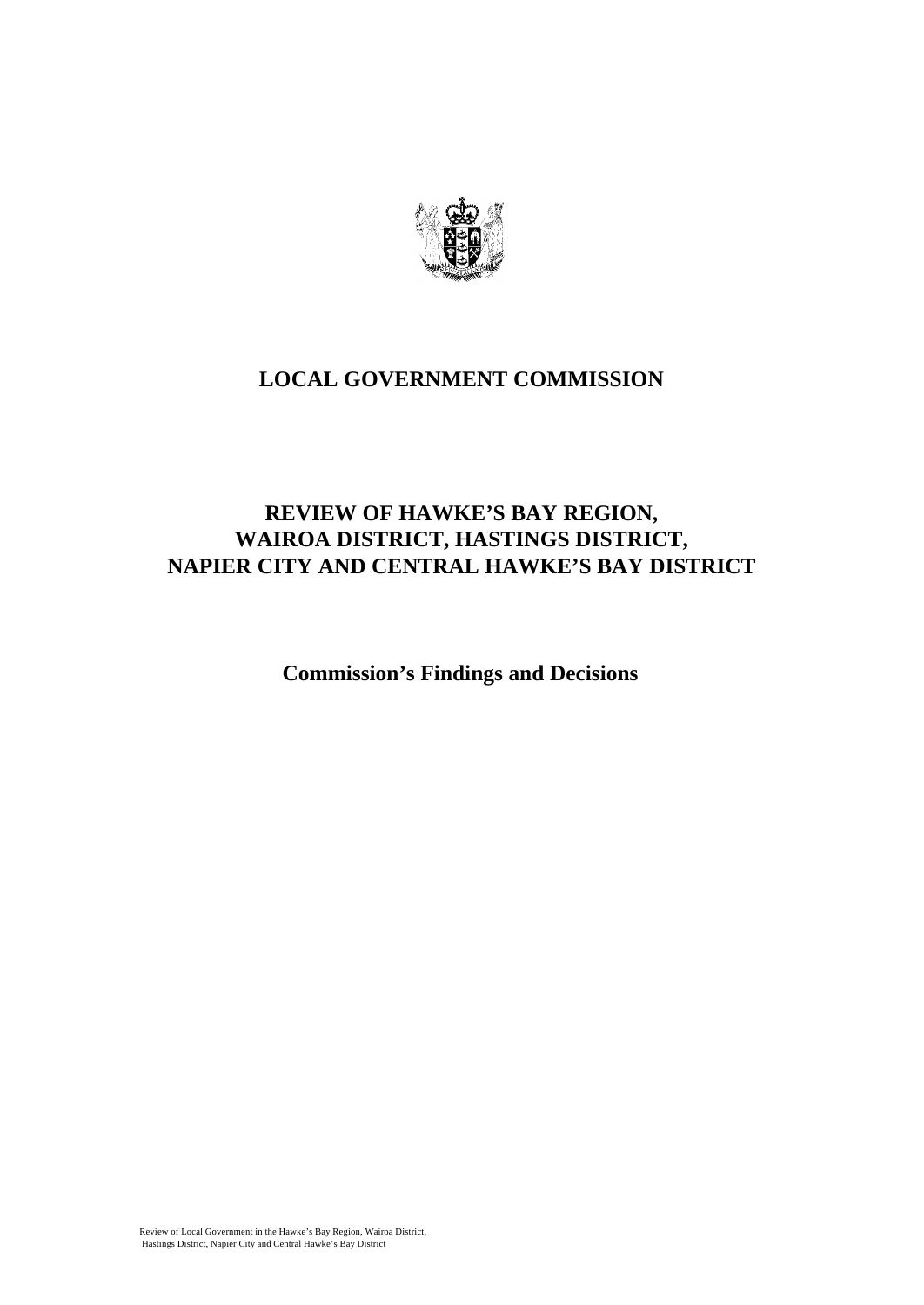### **REVIEW OF HAWKE'S BAY REGION, WAIROA DISTRICT, HASTINGS DISTRICT, NAPIER CITY AND CENTRAL HAWKE'S BAY DISTRICT**

### **1.0 INTRODUCTION**

1.1 This document is published pursuant to the provisions of section 37ZZTJ(a) of the Local Government Act 1974 (the "Act").

- 1.2 On 29 September 1997, the Hastings District Council, Napier City Council and the Hawke's Bay Regional Council ("the proposers") jointly submitted five valid proposals affecting local authorities in the Hawke's Bay Region. The proposals were for:
	- the establishment of a single unitary authority for the Hawke's Bay Region;
	- the abolition of the Hawke's Bay Regional Council, the union of Hastings District and Napier City to form a new district, and the Council for that district and the Central Hawke's Bay and Wairoa District Councils to be unitary authorities;
	- a single territorial authority taking in Wairoa District, Hastings District, Napier City, and Central Hawke's Bay District, with the Hawke's Bay Regional Council remaining in existence;
	- the abolition of Hastings District and Napier City and the constitution of two new districts, the boundary between the two being the Tutaekuri River;
	- the union of Hastings District and Napier City.
- 1.3 The five proposals put to the Commission followed on from the Hawke's Bay Local Government Study 1997, commissioned by the Hawke's Bay Regional Council.
- 1.4 The Commission has noted that of the 14 options assessed in the study, two the proposal for a single unitary authority and the proposal for the union of Hastings District and Napier City - have been submitted to the Commission as proposals. The proposal for the union of Hastings District and Napier City was the option recommended by the consultants who undertook the study. This option emerged once the study was underway.
- 1.5 The Commission commends the Hawke's Bay Regional Council for initiating the study, and the Napier City Council for the peer review of the study which it commissioned. Both documents assisted the Commission in its review of local government in Hawke's Bay.

# **2.0 PRELIMINARY CONSULTATION**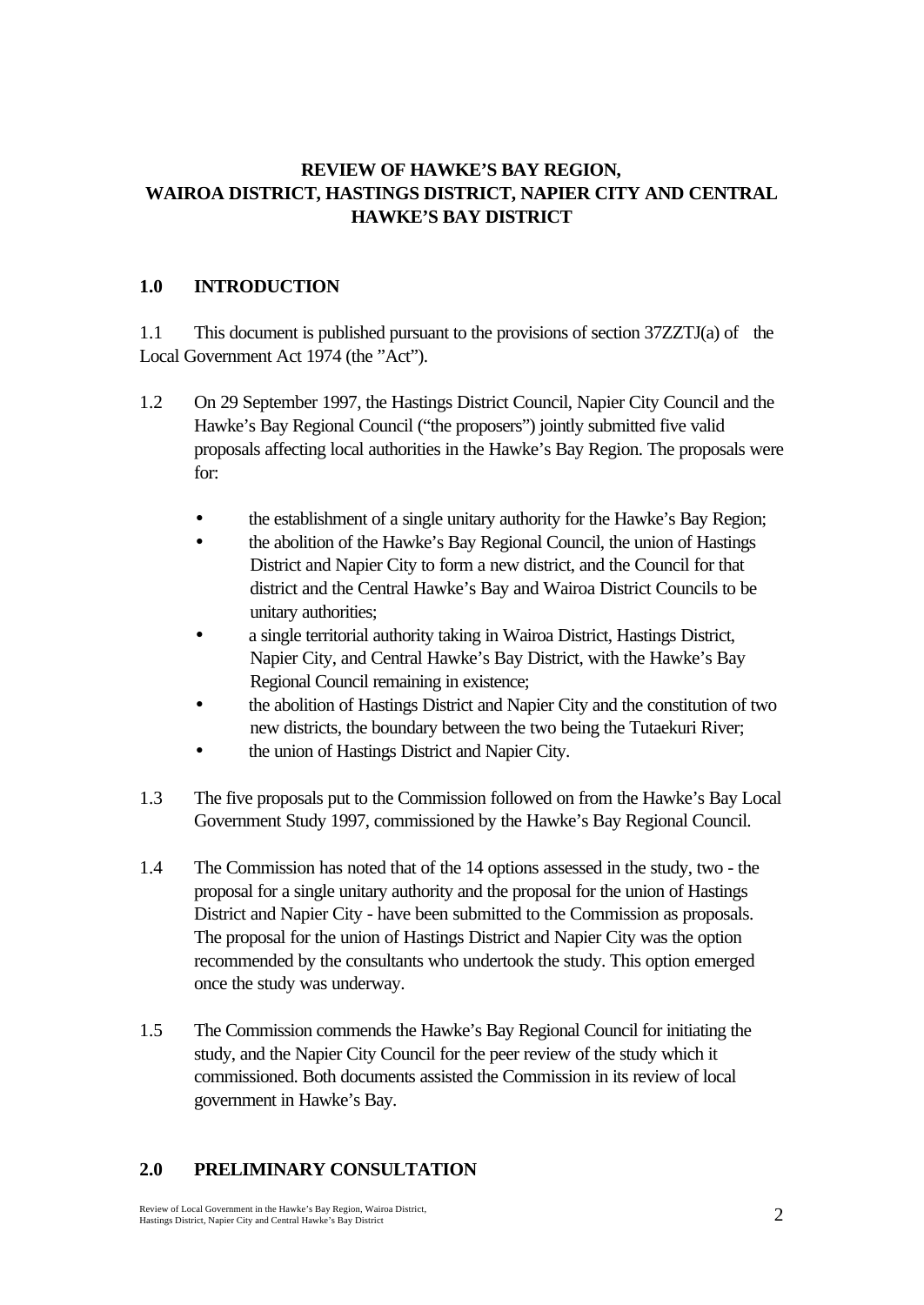2.1 Under section 37ZZQB of the Act, the Commission sought the views of the proposers, the Central Hawke's Bay and Wairoa District Councils, Hawke's Bay Chamber of Commerce, Hawke's Bay Federated Farmers, Joint Local Authority Maori Consultative Committees, Hastings District Rural Community Board, Hawke's Bay District Council Reorganisation Committee, the Wairoa District Council Maori Committee and a number of government departments and agencies. The Commission also held public meetings within the local authority districts affected by the proposals where the proposals were discussed, and where the Commission's responsibilities and the possible outcomes for the proposals were explained.

### **3.0 UNDERTAKING A REVIEW**

- 3.1 After receiving the proposals and undertaking preliminary consultation, the Commission was required, under section 37ZZS of the Act, to consider whether to carry out a review of the affected districts in accordance with section 37ZZTB. This possibility was explored in the preliminary meetings involving the affected councils and interested parties, and in the public meetings in the affected districts. This process attracted a number of submissions. In addition to the proposers and the other affected authorities, two submissions were received from central government agencies, and six from the public or community groups.
- 3.2 The submissions contained varying opinions on
	- the patterns of communities of interest in the Hawke's Bay Region and their relationships with other communities
	- whether or not good local government would be best promoted by any particular proposal or by an alternative option
	- the most appropriate structure of local Government for the Hawke's Bay Region.
- 3.3 Specific alternative structural arrangements suggested to the Commission included:
	- maintaining the status quo
	- the establishment of a single Hawke's Bay territorial authority
	- the establishment of a unitary authority for the Hawke's Bay Region
	- the division of Wairoa and Hastings Districts at the Mohaka River
	- the merger of Hastings District and Napier City into a new territorial authority
	- the retention of the rural community board structure existing in Hastings **District**
	- the establishment of urban community boards in a new district, formed from the merger of Napier City and Hastings District
	- the inclusion of Wairoa District in a unitary authority with Gisborne District;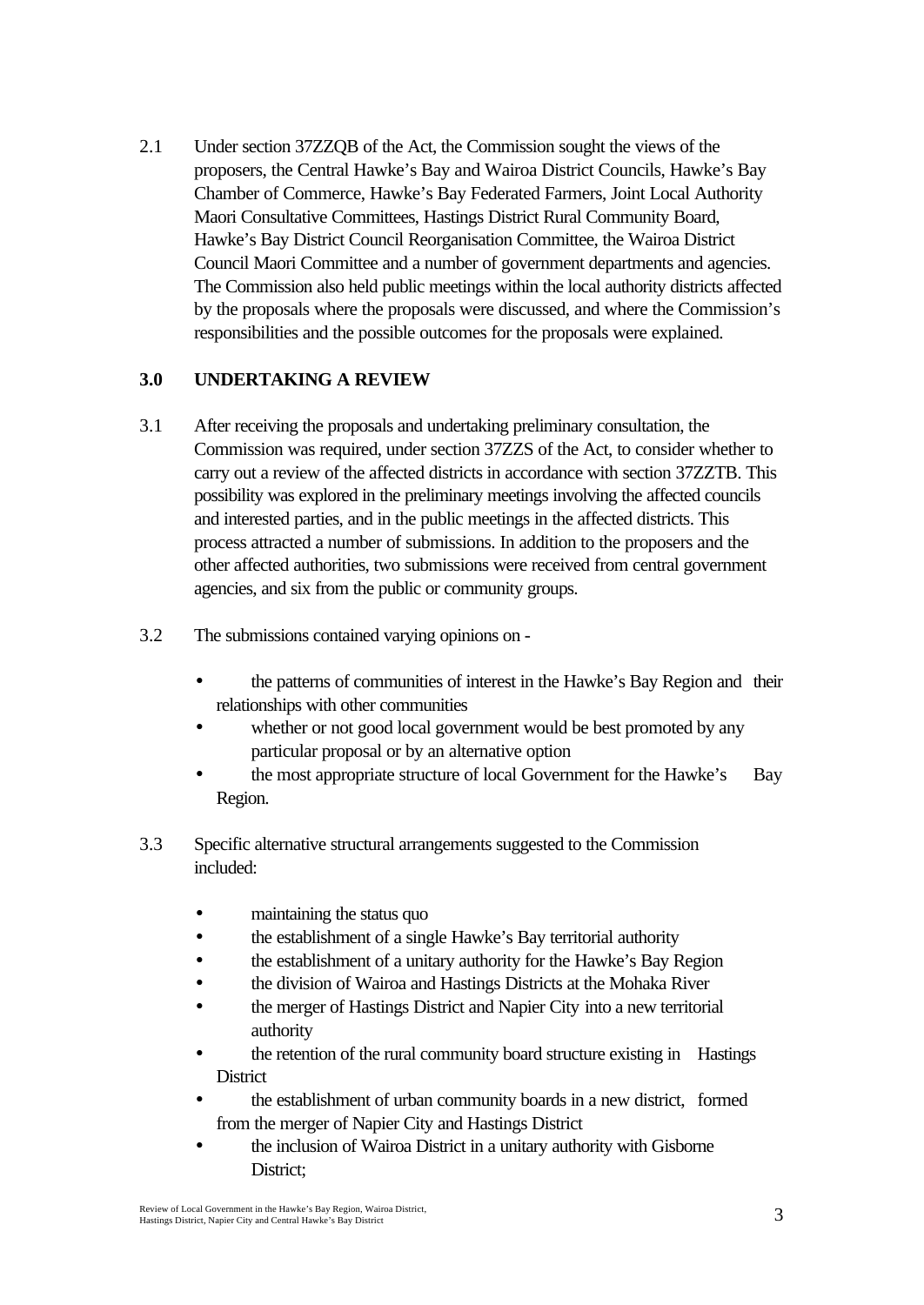- the establishment of specific Maori wards.
- 3.4 Given the number and range of issues raised in the preliminary submissions and arising from the consultations regarding a review, the Commission concluded that the most appropriate means of forming a judgement on the merits of the various issues put to it would be to carry out a review of local government in the Hawke's Bay Region, Wairoa District, Hastings District, Napier City and Central Hawke's Bay District.

#### **4.0 MATTERS CONSIDERED IN THE REVIEW**

- 4.1 The Commission resolved to undertake the review on 8 May 1998 and then proceeded to give notice of the review. In its notice, the Commission stated that it would -
	- (a) Consider what system of local government in the Hawke's Bay Region, Wairoa District, Hastings District, Napier City, and Central Hawke's Bay District would best meet the criteria specified in sections 37ZQA to 37ZRA of the Act.
	- (b) Consider, when determining which system of local government best met the criteria -
		- (i) which system would best promote the good local government of the affected districts;
		- (ii) which system would best result in districts
			- with the resources necessary to enable their local authorities to carry out their functions, duties and powers;
			- which would be appropriate for the efficient and effective exercise of local authority functions, duties and powers; and
			- with a sufficiently distinct community of interest or sufficiently distinct communities of interest;
		- (iii) which system of representation would best meet the criteria specified in section 37ZRA of the Act; and
		- (iv) whether the good local government of any district would best be promoted by-
			- the existing system of communities and the functions, duties and powers of community boards;
			- an alternative system of communities; or
			- a change in the functions, duties and powers of the community boards.
	- (c) Consider any other matters within the Commission's jurisdiction, whether in accordance with Parts IIB or IIBB of the Act, or some other statutory provision, but not the performance of the affected Councils or their staff.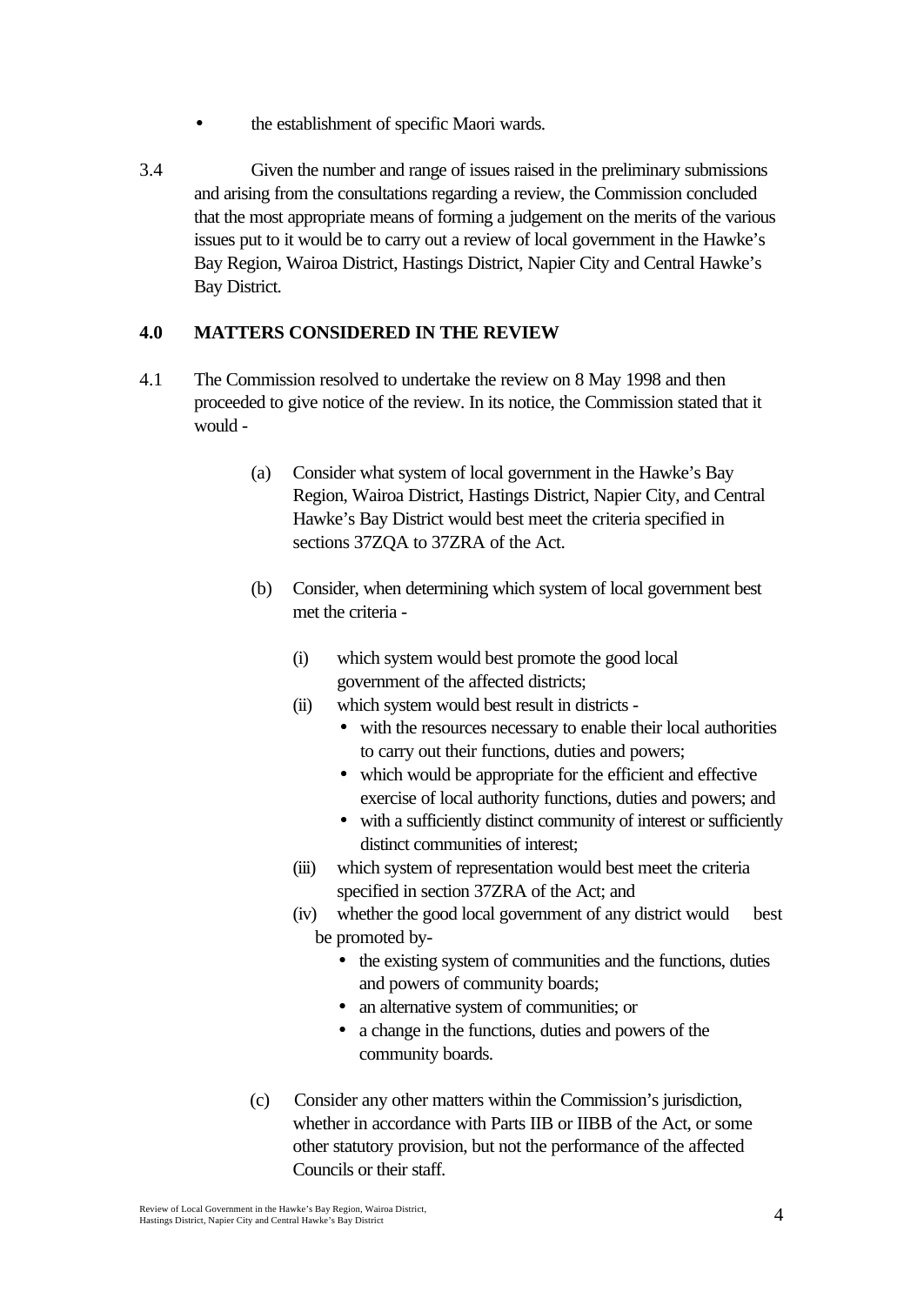- 4.2 The various parties referred to in section 37ZZTF of the Act were notified and supplied with a copy of the statement of review, and informed that they would be given the opportunity to meet and be heard by the Commission.
- 4.3 By the closing date for submissions the Commission had received 47 submissions. In addition to the submissions of the five affected local authorities, submissions were received from other local authorities, two central government departments, members of the public, and other interested organisations. A list of those who made submissions is attached as an Appendix to this Statement.

### **5.0 HEARING AND CONSIDERATION OF SUBMISSIONS AND OTHER INVESTIGATIONS**

5.1 To meet its obligations under section 37ZZTF of the Act, the Commission heard submissions in Napier on 3 and 5 November 1998, Hastings on 4 November 1998, Wairoa and Waipawa on 20 November 1998 from those who wished to be heard, and from others who had made written submissions. At these meetings, the Commission heard submissions from the proposers; the Wairoa and Central Hawke's Bay District Councils; the Bay of Plenty, Wellington, Canterbury and Waikato Regional Councils; and 23 other people who spoke on their own behalf or on behalf of an interested organisation.

#### **6.0 SUMMARY OF MATTERS RAISED IN SUBMISSIONS**

- 6.1 The main points raised in the submissions were as follows:
	- (a) *with regard to the proposal for a single unitary authority for the Hawke's Bay Region* -
		- **·** that the proposal was supported;
		- **·** that the proposal was opposed;
		- **·** that the establishment of a unitary authority might be the eventual outcome of the evolutionary reorganisation of local government in the Hawke's Bay Region;
		- **·** that with the assets of the affected local authorities combined the economic situation would be vastly improved to a position where substantial rates decreases would be experienced;
		- **·** that the unitary authority model eliminates actual and potential overlaps in regulation;
		- **·** that unitary councils are not able to provide the transparent separation of provision of services from planning and regulatory enforcement of use of services;
		- **·** that there are significant cost savings to be made through elimination of duplication;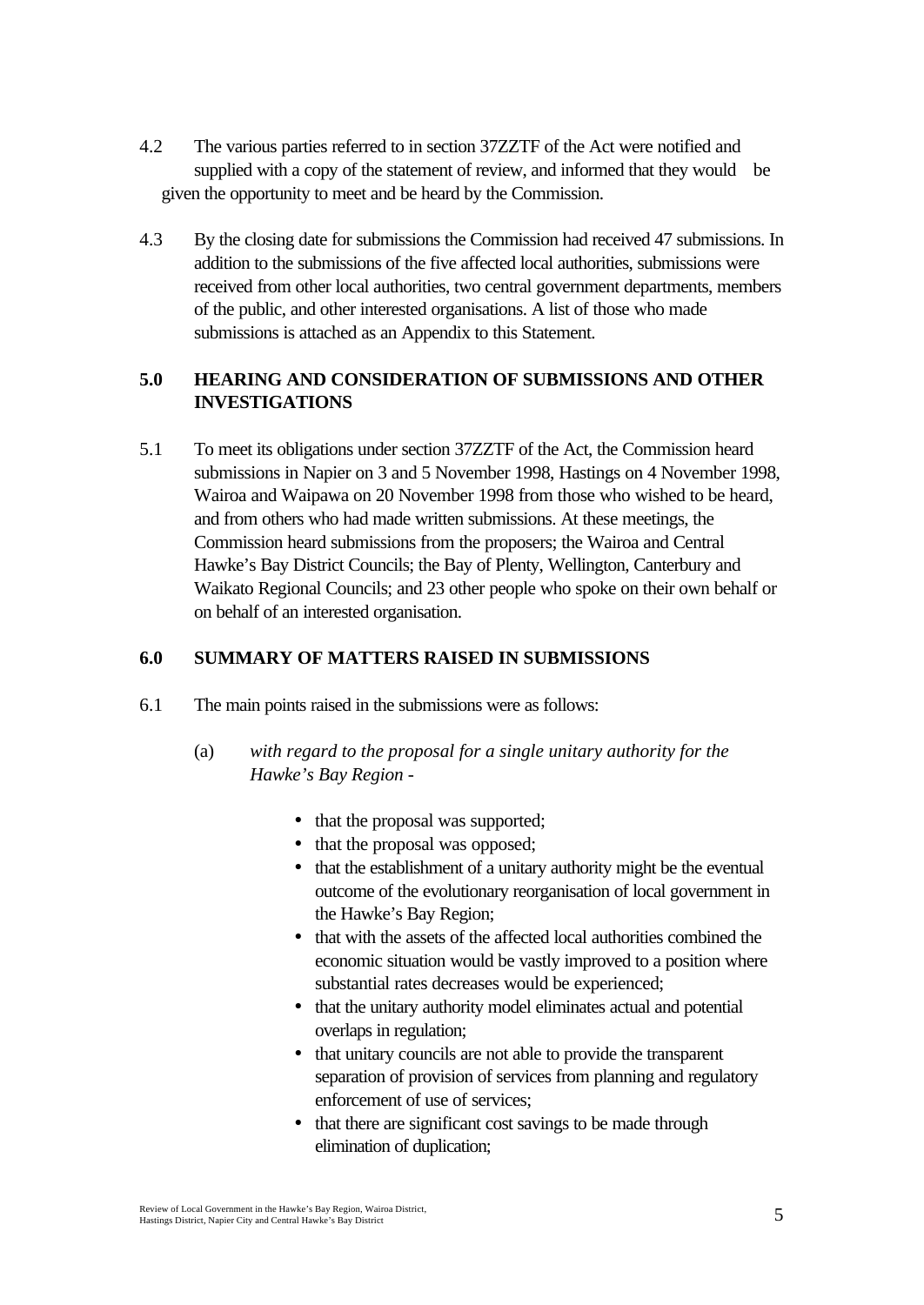- **·** that unitary authorities tend to be located in smaller areas of population where there is a degree of remoteness;
- **·** that the unitary authority option is most likely to deliver good local government in an efficient manner and on a cost effective basis;
- **·** a unified structure would facilitate a clear focus on strategies that best ensure the well-being of the region as a whole
- **·** that it would be unlikely for financial savings to be made by moving to a unitary authority;
- **·** that the management and control of natural and physical resources should be kept quite separate from community service and asset management currently exercised by district councils;
- that the operation of a unitary authority could conservatively allow a 20% reduction in current total expenditure at present primarily collected from rates;
- **·** that Hawke's Bay people tend to work, invest, live and have recreation across multiple political boundaries within the region;
- **·** that separation of regulatory functions from other functions will best be facilitated by providing for regional environmental regulatory functions to be allocated to a different local government agency than one whose functions allow promotion of, and active involvement in, development;
- **·** that regional environmental regulatory functions should be separated from territorial development oriented functions;
- **·** that there are no sound reasons for altering either the common boundary between the present Bay of Plenty region and the present Hawke's Bay region or the boundaries of the territorial authorities where they coincide with the regional boundary.
- (b) *with regard to the proposal for the abolition of the Hawke's Bay Regional Council, the union of Hastings District and Napier City to form a new district, and the Council for that district and the Central Hawke's Bay and Wairoa District Councils to be unitary authorities -*
	- that the proposal was supported;
	- that the proposal was opposed;
	- that Wairoa District and Central Hawke's Bay District each have an insufficient rating base to support the functional requirements of a unitary authority;
	- that small unitary authorities have the potential to split river catchments;
	- that the establishment of more than one unitary authority in Hawke's Bay would fail to see advantages materialise in terms of economies of scale, avoidance of duplication, consistency of regulatory and service delivery approaches.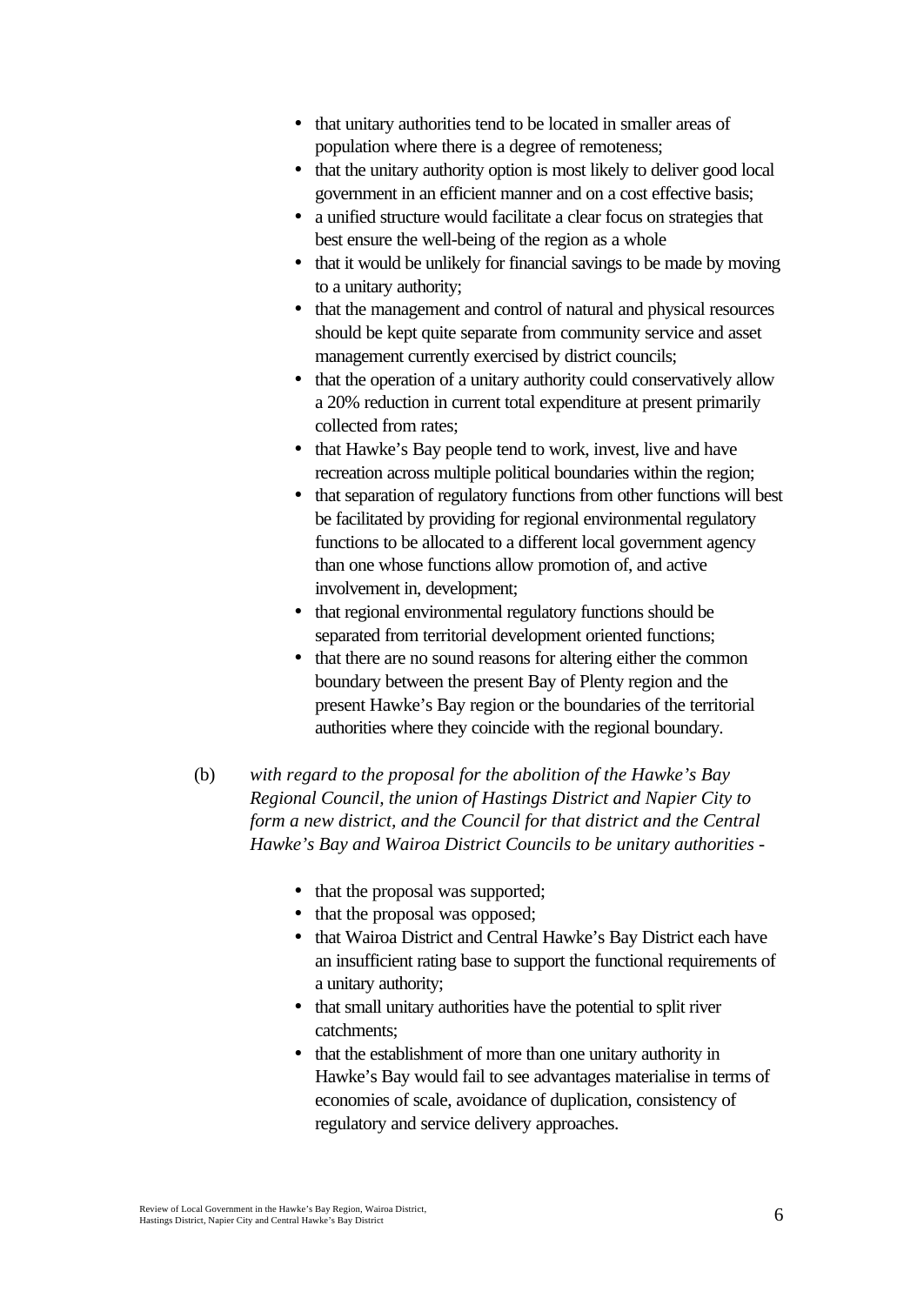- (c) *with regard to the proposal for a single territorial authority taking in Wairoa District, Hastings District, Napier City, and Central Hawke's Bay District, with the Hawke's Bay Regional Council remaining in existence -*
	- that the proposal was supported;
	- that the proposal was opposed;
	- that the responsibility of the new territorial authority should be to provide services;
	- that the proposal would provide an adequate critical mass for good government;
	- that the proposal would remove all confusion, reduce the cost and effort in submitting plans and allow a one-stop shop approach for information, advice and resource consents.
- (d) *with regard to the proposal for the abolition of Hastings District and Napier City and the constitution of two new districts, the boundary between the two being the Tutaekuri River -*
	- that the proposal was supported;
	- that the proposal was opposed;
	- that the proposal provides for a distinct community of interest based on Napier;
	- that two existing natural and distinct urban/rural communities of interest would be recognised;
	- that Napier City is the natural centre of community of interest for rural dwellers living to the west and north of Napier City.

### (e) *with regard to the proposal for the union of Hastings District and Napier City -*

- that the proposal was supported;
- that the proposal was opposed;
- that the competitive advantages of both the City and District would be diminished by amalgamation;
- that amalgamation would create a most unwieldy and cumbersome structure and would be very unlikely to generate any financial gains;
- that Napier and Hastings have different communities of interest and their own special character;
- that the proposal would represent a significant step forward in regional cooperation;
- that Napier has a distinct community of interest;
- that the Napier City Council very effectively manages its business as a territorial local authority;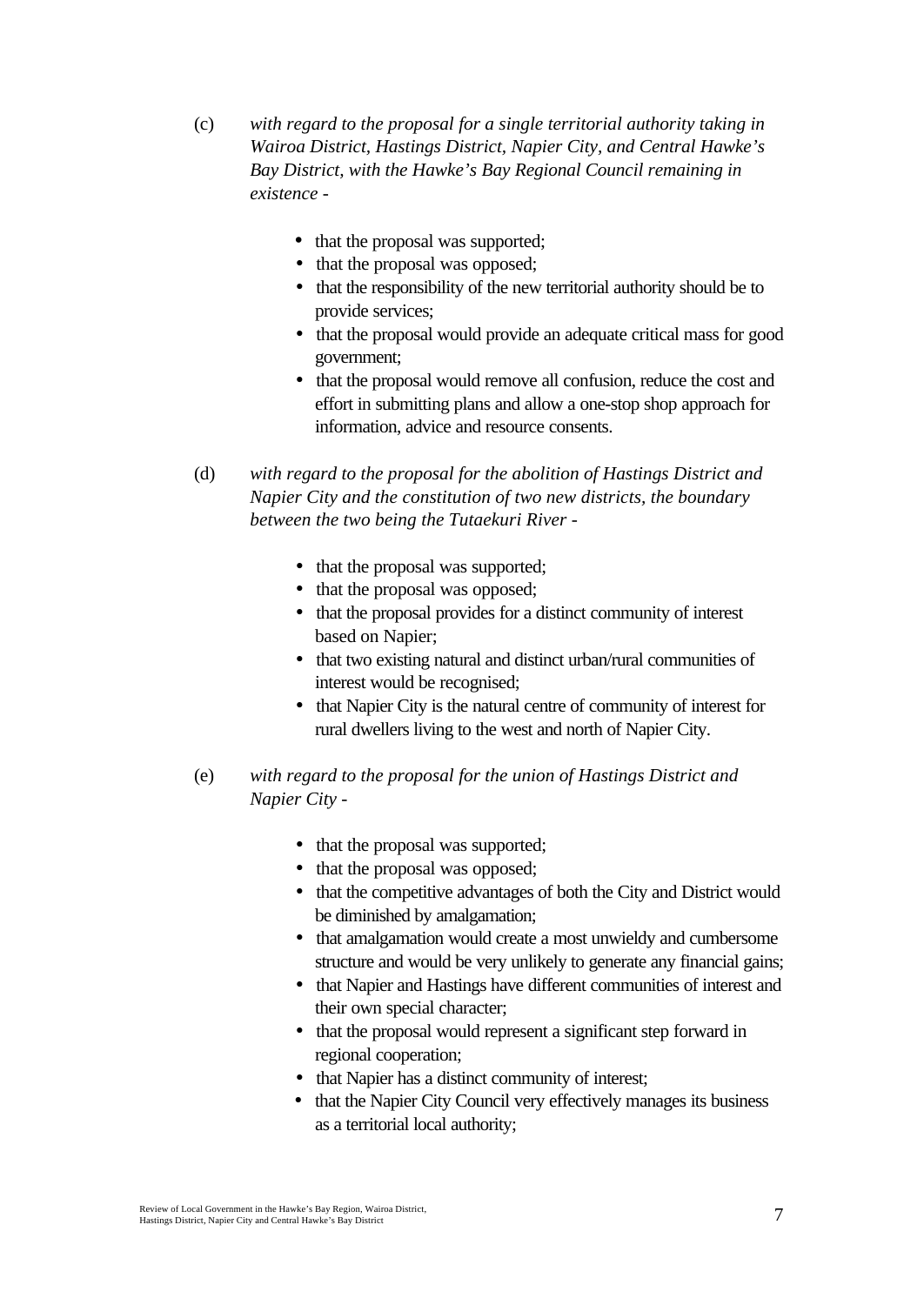- that amalgamation of Napier City Council and Hastings District Council would save between \$33 million and \$51 million over a 10 year period;
- that a Twin City Council, encompassing Hastings and Napier be established.
- 6.2 A number of submissions outlined alternative suggestions for the reorganisation of local government in Hawke's Bay:
	- that the new regional configuration should include the full traditional Ngati Kahungunu boundary from the Whare-o-Rata (Wharerata) hills in the north to the Remu-o-Taka (Rimutakas) in the south. The seaward boundaries being Paritu in the north and Turakirae in the south;
	- that two territorial authorities be established; one based on the Hawke's Bay Regional Council in the north and a new southern territorial authority from Dannevirke to Featherston;
	- that two districts be formed from the existing Hastings District, with the boundary between the two being the Tutaekuri River;
	- that there should be 3 territorial authorities in Hawke's Bay;
	- that the Dannevirke ward of Tararua District Council be included in a Hawke's Bay local authority;
	- that Tararua District be included in the Hawke's Bay Region;
	- that a unitary authority be established for the Tairawhiti-Hawke's Bay area, underpinned by community boards based on the current territorial local authorities;
	- that a unitary authority be established, encompassing the Gisborne District and Hawke's Bay Region;
	- that any amalgamation would not be final and complete until a return was made to the historical boundary of Hawke's Bay Province;
	- that the regional functions of the Gisborne District Council be combined with the Hawke's Bay Regional Council, with two territorial local authorities - one covering the area from the Whareratas to the East Cape, the other from the Whareratas to the Manawatu;
	- that there should be a single territorial authority encompassing the area from Wairoa to Tararua;
	- that Wairoa District be merged with the Gisborne District Council;
	- that the Mohaka River be the boundary between the Wairoa and Hastings Districts;
	- that the northern boundary of Napier City be extended to encompass the PanPac Mill, and the adjacent residential areas of Whirinaki Road and North Shore Road;
	- that a unitary authority be established, involving the existing Central Hawke's Bay District, Napier City, Hastings District and Wairoa District south of Mohaka.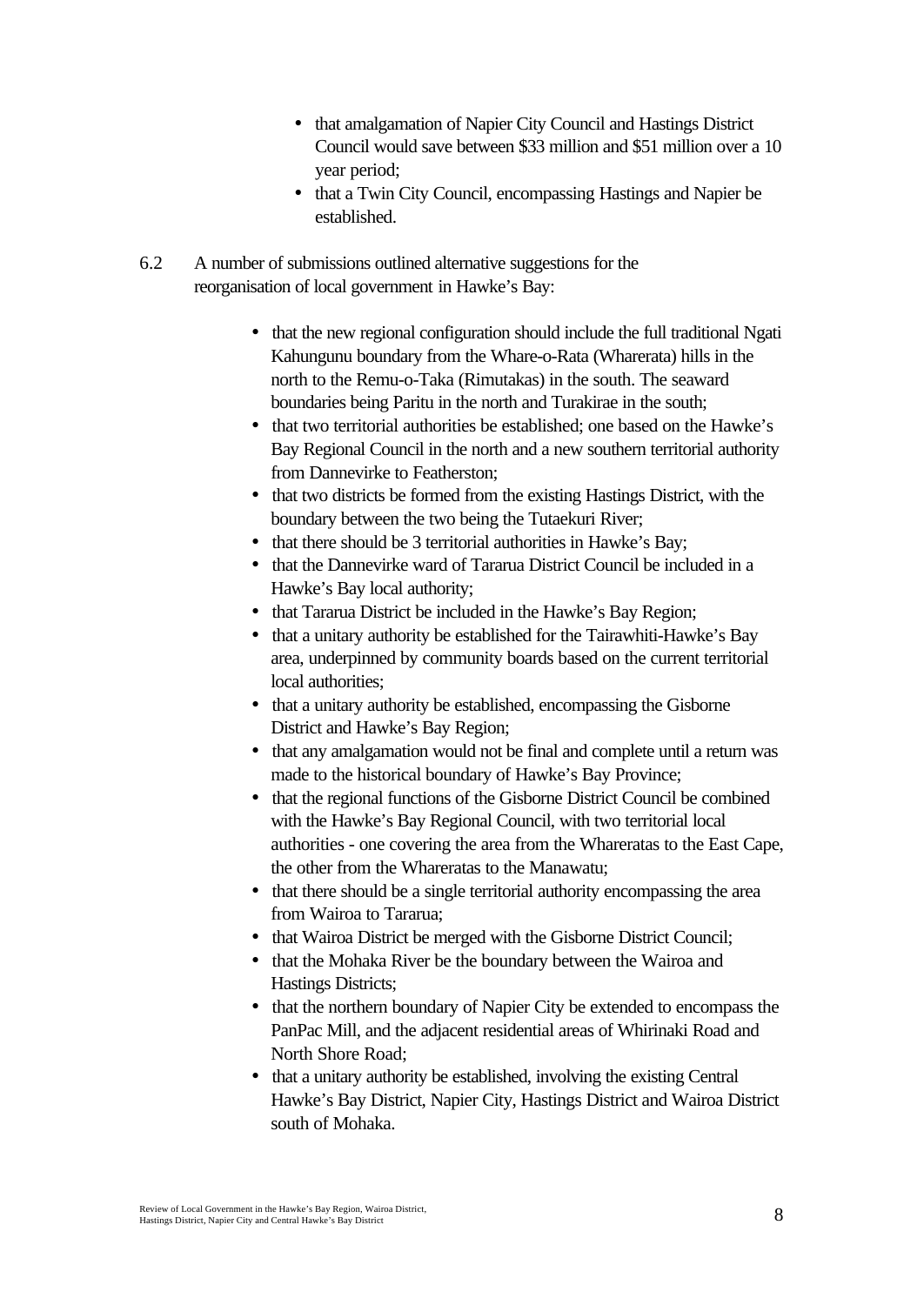- 6.3 The Commission notes that a proposal initiated by a number of residents of Wairoa District, seeking a boundary alteration between the Wairoa and Hastings Districts, is currently being processed by the Wairoa District Council in accordance with the Act.
- 6.4 General comments regarding the review of local government in Hawke's Bay included:
	- that the status quo be retained;
	- that the existing local authorities remain, subject to enhanced cooperation and extension of joint venture arrangements;
	- that the functions between the Hawke's Bay Regional Council and the territorial authorities could be rationalised for better quality of service and efficiency;
	- that the Napier City Council very effectively manages its business as a territorial local authority;
	- that the Government is considering major reform of roading management which is likely to create considerable change in the future function and form of local government. This may impact on the system that would best promote good local government in Hawke's Bay;
	- that the Hawke's Bay Regional Council has a very enlightened approach to environmental management;
	- that the Hawke's Bay rating base is too small to support the level of local government regulation currently in existence;
	- that retention of the Hastings District Rural Community Board is paramount;
	- that there is a complete lack of co-ordination and consistency between the existing authorities;
	- that there is little public ratepayer desire for a change in structure of local government in Hawke's Bay;
	- that there should be proportional representation for Maori on local authorities;
	- that the Hawke's Bay Regional Council retain its shareholding in the Port of Napier;
	- **·** that the Port of Napier shareholding of the Hawke's Bay Regional Council and the cash surpluses resulting from investments should be transferred to a new infrastructure fund.

# **7.0 CONSULTATION WITH AFFECTED COUNCILS**

7.1 The five affected Councils, including the three proposing Councils, were consulted prior to the Commission deciding to undertake this review. In their formal submissions on the review the Councils put forward a range of differing views on the proposals: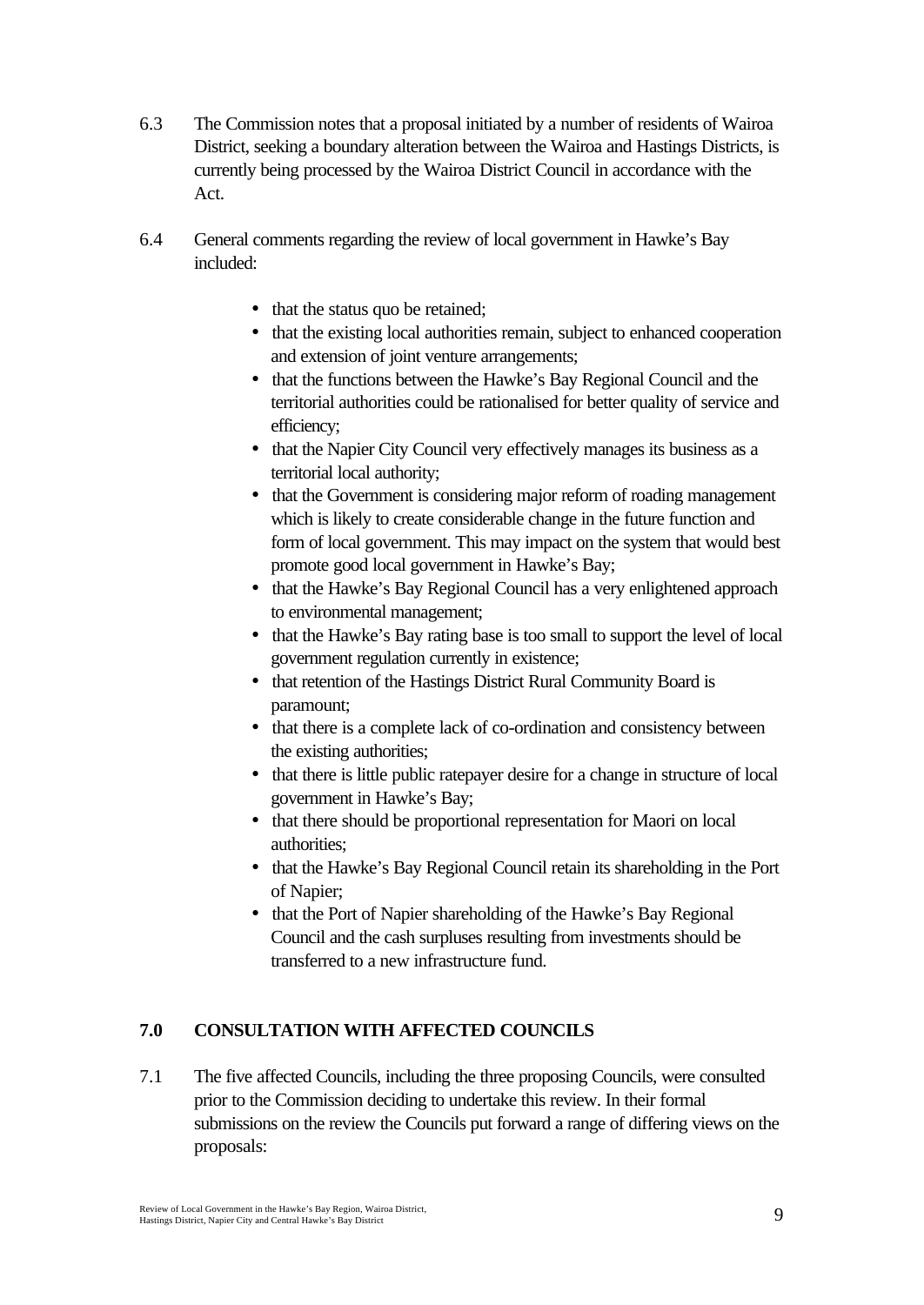- the Central Hawke's Bay District Council argued for its retention;
- the Hawke's Bay Regional Council favoured a merger of the four existing territorial authorities;
- the Wairoa District Council favoured the creation of a unitary authority for the Tairawhiti-Hawke's Bay area;
- the Napier City Council sought the retention of the status quo;
- and the Hastings District Council favoured a unitary authority for the Hawke's Bay Region.

The Councils and their officers cooperated fully with the Commission.

# **8.0 DISCUSSION OF PROPOSALS IN RELATION TO CRITERIA**

- 8.1 Section 37ZQA(1)(a) of the Act requires the Commission to satisfy itself that a proposal or scheme will "promote the good government" of the districts concerned. With regard to the word "promote", the Commission is conscious that it has various meanings, but is satisfied that in the context of the legislation, the clear intention was that the word have the meanings: to advance, help forward, enhance, or improve. The expression "good local government" is not defined in the Act. However, the Commission has adopted a view, based on section 37K of the Act (which sets out the purposes of local government) that the achievement of those purposes would be the basis of good local government. Additionally, section 37ZQA(1) itself, by listing various requirements to be met, can, in the Commission's opinion, be accepted as a strong indicator of matters to be taken into account in determining what may be good local government. When considering the various criteria set out in subparagraphs (i) to (iv) of paragraph (b) of  $37ZOA(1)$ , the Commission must consider also the factors in subsection (2) of that section.
- 8.2 By conducting a review, the Commission could also consider, in terms of section 37ZZTB(2)(a), which system of local government for the affected districts best meets the criteria specified in sections 37ZQA to 37ZRA of the Act.
- 8.3 By considering all of the above factors, the Commission interpreted the expression "promote good local government" as meaning to come to a view whether implementation of any proposal would best improve or enhance the ability of the local authorities for the proposed districts to achieve the purposes of local government as set out in section 37K.

# **9.0 CONSIDERATION OF PROPOSALS**

9.1 The five proposals submitted by the proposers, together with additional proposals put forward by submitters to the review, reflect a wide range of views in terms of the appropriate future structure for local government in Hawke's Bay. What was noticeable was that 34 out of 47 submissions favoured a change from the present position. This desire for change is unusual.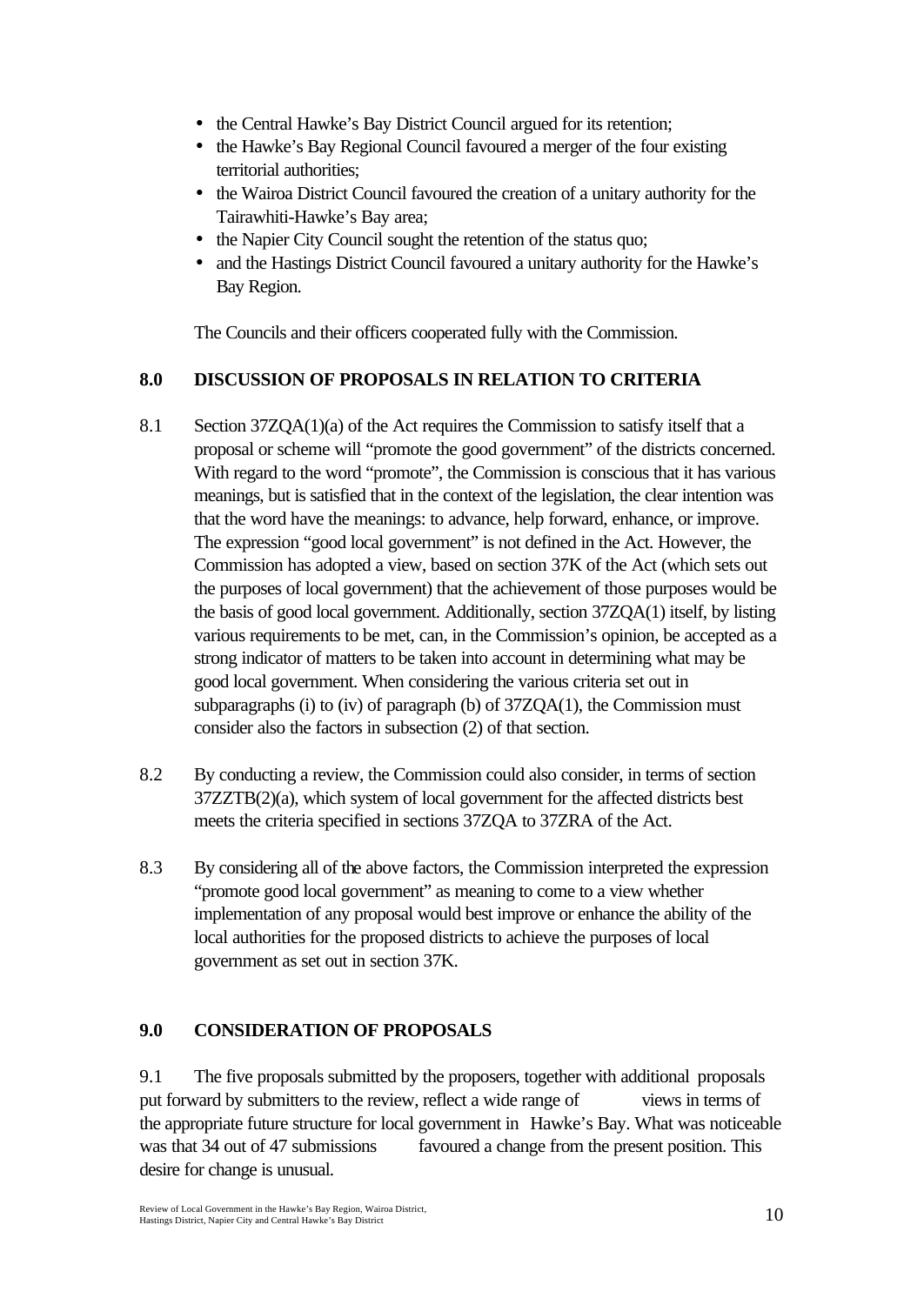9.2 Each proposal was considered by the Commission in terms of the criteria specified in section 37ZQA of the Act.

# *Subsection (1)(a) - Whether the proposal will promote the good local government of the districts concerned.*

9.3 This is the principal criterion which the Commission must satisfy itself would be complied with if a proposal were given effect to. Given its importance, the Commission decided that whether a proposal promotes good local government can only be determined once the criteria in paragraph (b) of this subsection, and the additional matters for consideration in subsection (2) of this section have been considered.

# *Proposal for the establishment of a single unitary authority for the Hawke's Bay Region*

- *(i) Whether the authority or authorities continued in existence would have the resources necessary to enable them to carry out their functions, duties and powers.*
- 9.4 The affected authorities are presently able to fund their functions, duties and powers from their current resources, whether by way of expenditure directly from revenue or loans secured against future revenue. The Commission considers that the proposed unitary authority would have the resources necessary to ensure the continued performance of those responsibilities.
- 9.5 The Commission is satisfied that the criterion is met in respect of the proposal.
- *(ii) Whether the authority or authorities would have a district or districts which would be appropriate for the efficient and effective exercise of local government functions, duties, and powers.*
- 9.6 The area of the proposed new district approximately 1.279 million hectares would make it the largest territorial authority district in New Zealand. In this context, the unitary authority would have significant practical advantage in that territorial planning for the areas currently covered by four territorial authorities would be undertaken by one Council.
- 9.7 The Commission is satisfied that the criterion is met in respect of the proposal.
- *(iii) Whether the authority would contain within its district sufficiently distinct communities of interest*.
- 9.8 Distinct communities of interest would exist within the proposed area of the unitary authority. These distinct communities of interest are based on Wairoa, Central Hawke's Bay and Napier-Hastings. A unitary authority could be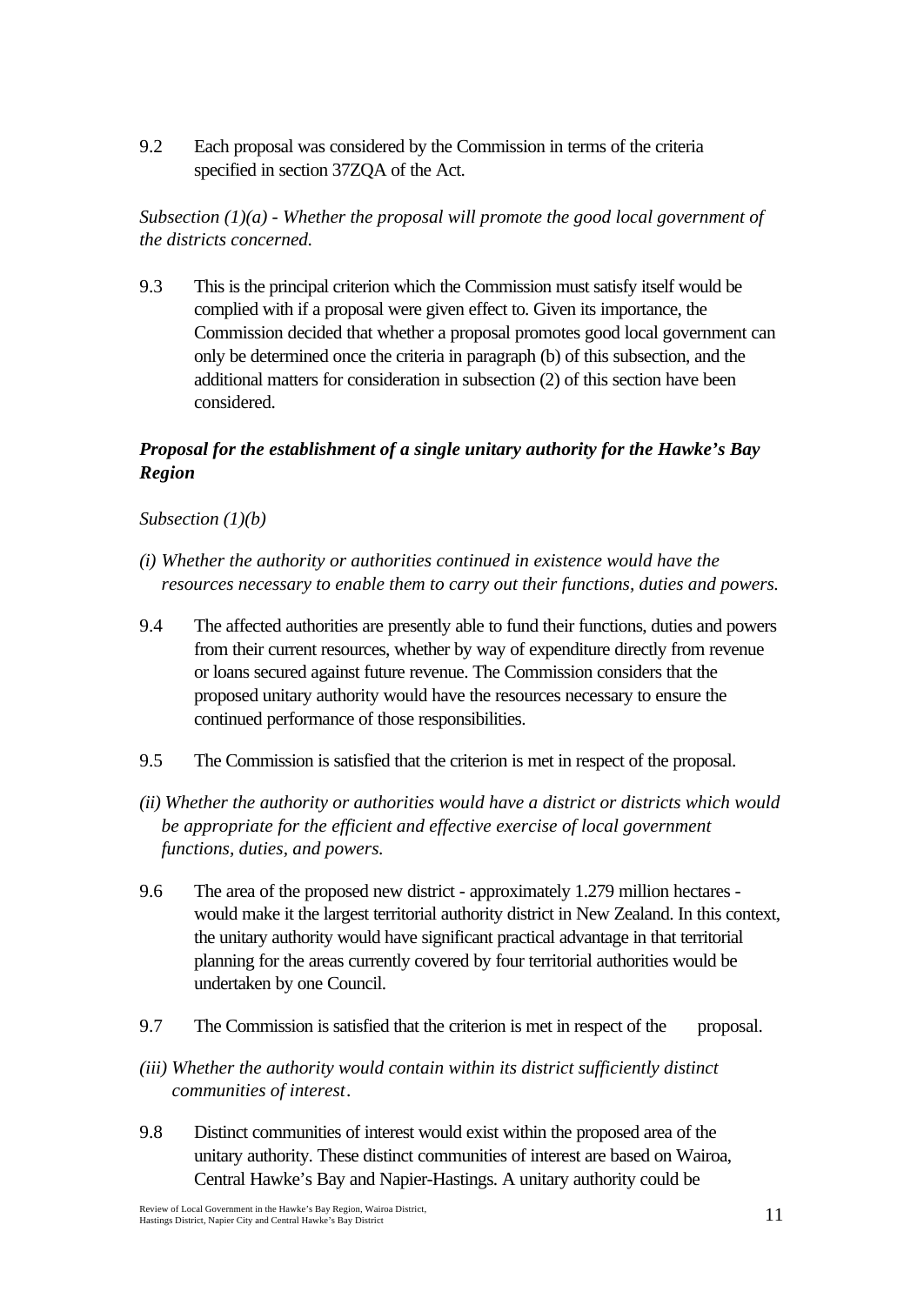structured to provide effective representation for the distinct communities of interest.

- 9.9 The Commission is satisfied that the criterion is met in respect of this proposal.
- (iv) *Whether the proposed authority would be able to meet the requirements of section 223 of the Act.*
- 9.10 The Commission is satisfied that the proposed unitary authority would be able to maintain governing and administrative structures which would comply with the requirements of this section.
- 9.11 Various suggestions for a unitary authority were put forward to the Commission. Some submitters were concerned with the potential risks associated with a unitary authority exercising both territorial authority and regional council powers. The Commission was not persuaded that it was impossible or not feasible to arrange for appropriate separation between regulatory and other functions.
- 9.12 The Commission is satisfied that the criterion is met in respect of this proposal.

### *Subsection (2)*

*(a) area of impact of the functions, duties, and powers of the proposed local authority; and (b) area of benefit of services provided.*

9.13 The Commission considered the area of impact of functions, duties, and powers of the proposed authority and the area of benefit of services provided and concluded that the proposed district would be appropriate for the delivery of those functions and services. Service networks or areas of benefit would not be split between districts, if anything they would be brought together.

# *Subsection (2)*

- *(c) Likely effects of the exclusion of any area from the proposed district.*
- 9.14 Giving effect to this proposal would require small parts of the Rangitikei and Taupo Districts which currently fall within the Hawke's Bay Region to be included in adjoining regions. The Commission considers that these areas could be included in adjoining regions without detriment to the discharge of regional council functions.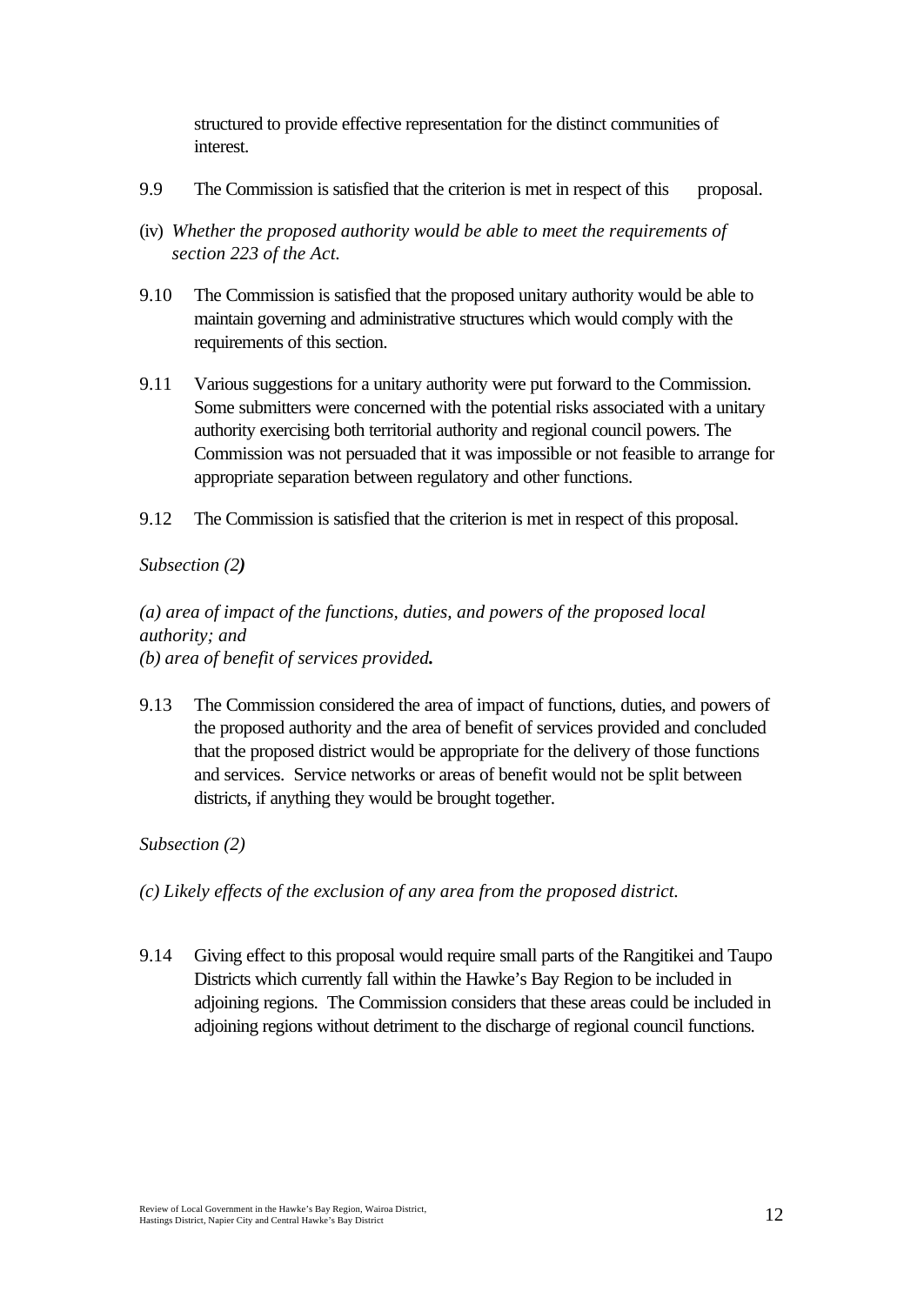*Subsection (1)(a) - Whether the proposal will promote the good local government of the districts concerned.*

9.15 The Commission acknowledges the potential savings in the cost of democracy and local government services that can brought about through a unitary authority. The ability of a unitary authority to establish a one-stop shop for local government services was also noted.

- 9.16 In its submission to the Commission, the Wairoa District Council recommended that a unitary authority also encompass the Gisborne District. The Commission wishes to thank the Council for raising this proposal. However, as the Gisborne District did not form part of the original proposals put to the Commission, and was not one of the districts subject to the review, the Commission does not have the jurisdiction to provide for any prospective union of Gisborne District with another district or districts. The Commission has noted the arguments made by the Wairoa District Council in favour of the proposal and acknowledges that this may well be a matter of discussion between representatives of the Gisborne District and Hawke's Bay local authorities.
- 9.17 The Commission considers that the proposal for a unitary authority, based on the combined areas of the current Central Hawke's Bay, Wairoa and Hastings Districts and Napier City, would promote the good local government of the districts concerned.

# *Proposal for the abolition of the Hawke's Bay Regional Council, the union of Hastings District and Napier City to form a new district, and the Council for that district and the Central Hawke's Bay and Wairoa Councils to be unitary authorities.*

- *(i) Whether the authority or authorities continued in existence would have the resources necessary to enable them to carry out their functions, duties and powers.*
- 9.18 The affected authorities are presently able to fund their functions, duties and powers from their current resources, whether by way of expenditure directly from revenue or loans secured against future revenue. However, the Commission considers that the Wairoa and Central Hawke's Bay Districts are too small - in terms of population and land area - to support regional council functions.
- 9.19 The Commission is satisfied that the criterion is not met in respect of this proposal.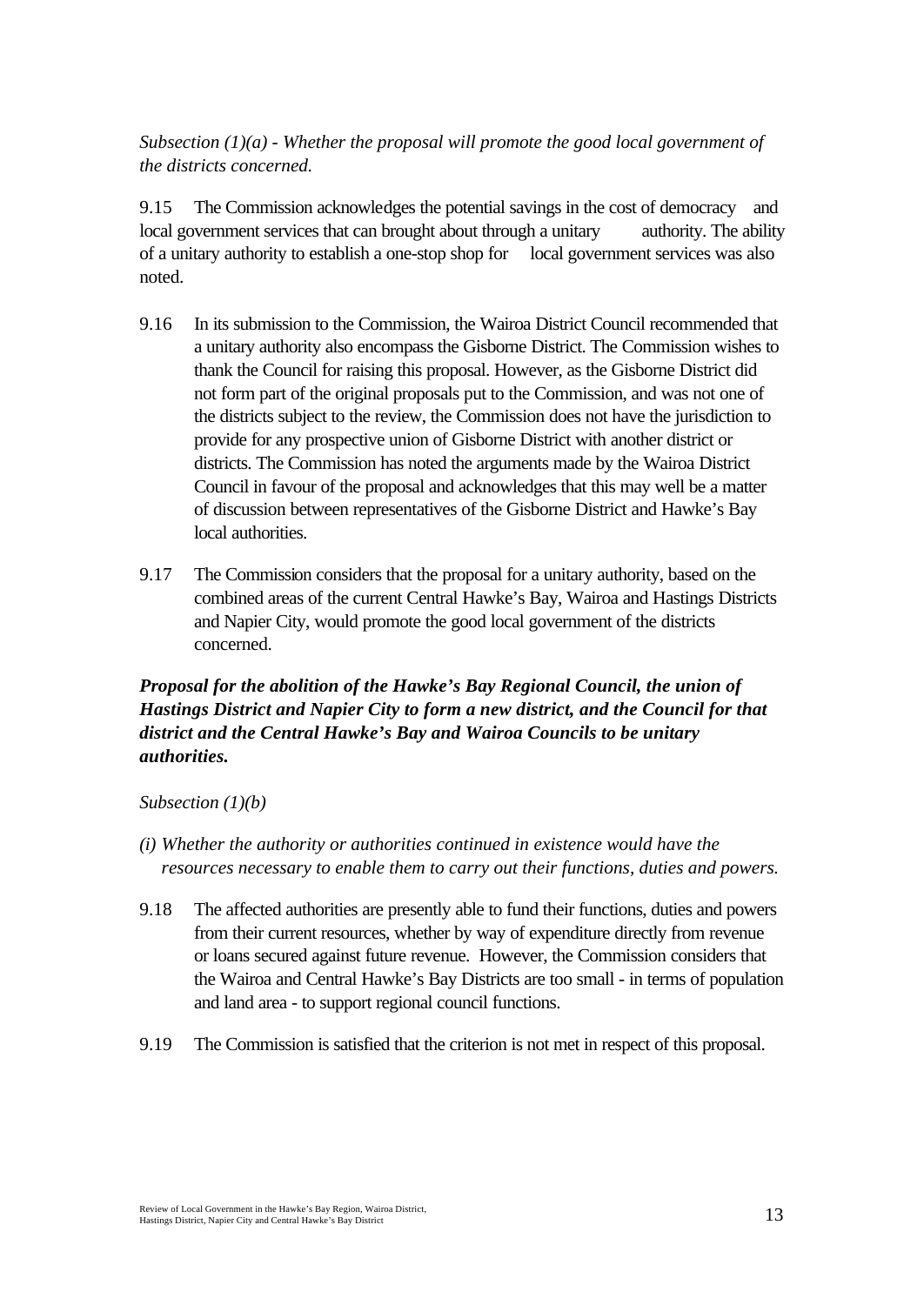- *(ii) Whether the authority or authorities would have a district or districts which would be appropriate for the efficient and effective exercise of local government functions, duties, and powers.*
- 9.20 For the reasons outlined in paragraph 9.18 above the Commission does not consider that the districts would be appropriate for the efficient and effective exercise of local government functions, duties and powers. Furthermore, the proposal, if implemented would result in the Tukituki River and Mohaka River catchments being split between unitary authorities.
- 9.21 The Commission is satisfied that the criterion is not met in respect of this proposal.
- *(iii) Whether the authority would contain within its district sufficiently distinct communities of interest*.
- 9.22 Distinct communities of interest would exist within the proposed area of the unitary authority. These distinct communities of interest are based on Wairoa, Central Hawke's Bay and Napier-Hastings.
- 9.23 The Commission is satisfied that the criterion is met in respect of this proposal.
- (iv) *Whether the proposed authority would be able to meet the requirements of section 223 of the Act.*
- 9.24 The Commission is satisfied that the proposed unitary authorities would be able to maintain governing and administrative structures which would comply with the requirements of this section.
- 9.25 As mentioned previously, various suggestions for a unitary authority were put forward to the Commission. Some submitters were concerned with the potential risks associated with a unitary authority exercising both territorial authority and regional council powers. The Commission was not persuaded that it was impossible or not feasible to arrange for appropriate separation between regulatory and other functions.
- 9.26 The Commission is satisfied that the criterion is met in respect of this proposal.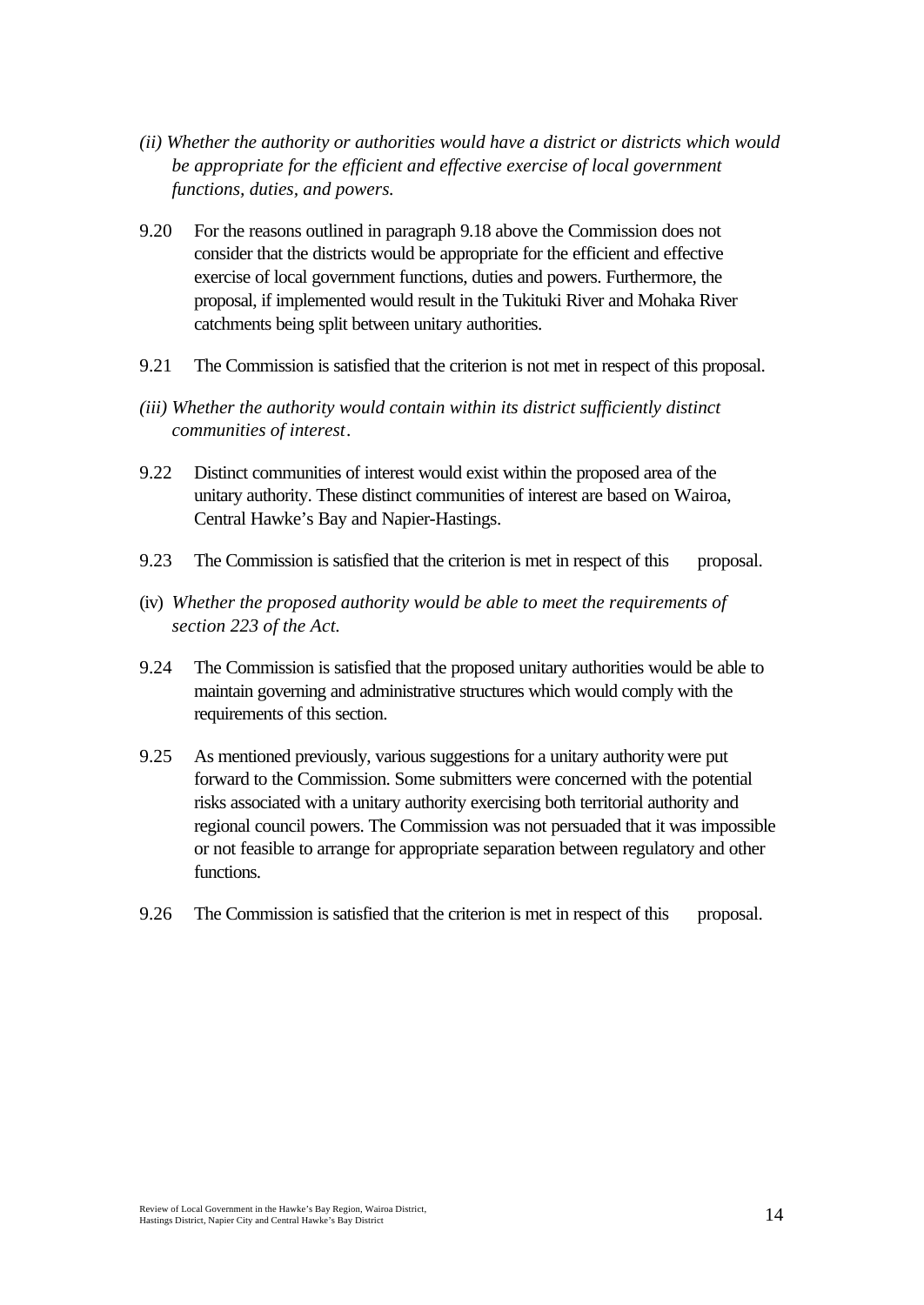*(a) area of impact of the functions, duties, and powers of the proposed local authority; and (b) area of benefit of services provided.*

9.27 The Commission does not consider that the three unitary authorities, and in particular the proposed unitary authorities for Central Hawke's Bay and Wairoa Districts, would be able to undertake regional council functions in the various parts of their districts in a more effective and efficient manner than the current Hawke's Bay Regional Council.

### *Subsection (2)*

- *(c) Likely effects of the exclusion of any area from the proposed district.*
- 9.28 The establishment of three unitary authorities for an area which is currently served by one regional council would result in the fragmentation of responsibilities for resource management across the wider Hawke's Bay. The Commission considers that such fragmentation would have a detrimental effect on the development of effective resource management strategies for the Hawke's Bay.

*Subsection (1)(a) - Whether the proposal will promote the good local government of the districts concerned.*

9.29 Taking into account the resource constraints that would exist in the Wairoa and Central Hawke's Bay Districts to perform the regional council functions, and the division of river catchments which would occur with the implementation of this proposal, the Commission is satisfied that the proposal does not promote the good local government of the districts concerned.

# *Proposal for a single territorial authority taking in Wairoa District, Hastings District, Napier City, and Central Hawke's Bay District, with the Hawke's Bay Regional Council remaining in existence.*

- *(i) Whether the authority or authorities continued in existence would have the resources necessary to enable them to carry out their functions, duties and powers.*
- 9.30 The affected authorities are presently able to fund their functions, duties and powers from their current resources, whether by way of expenditure directly from revenue or loans secured against future revenue. The Commission considers that a single territorial authority established through implementation of this proposal would have the resources necessary to carry out its functions, duties and powers.
- 9.31 The Commission is satisfied that the criterion is met in respect of this proposal.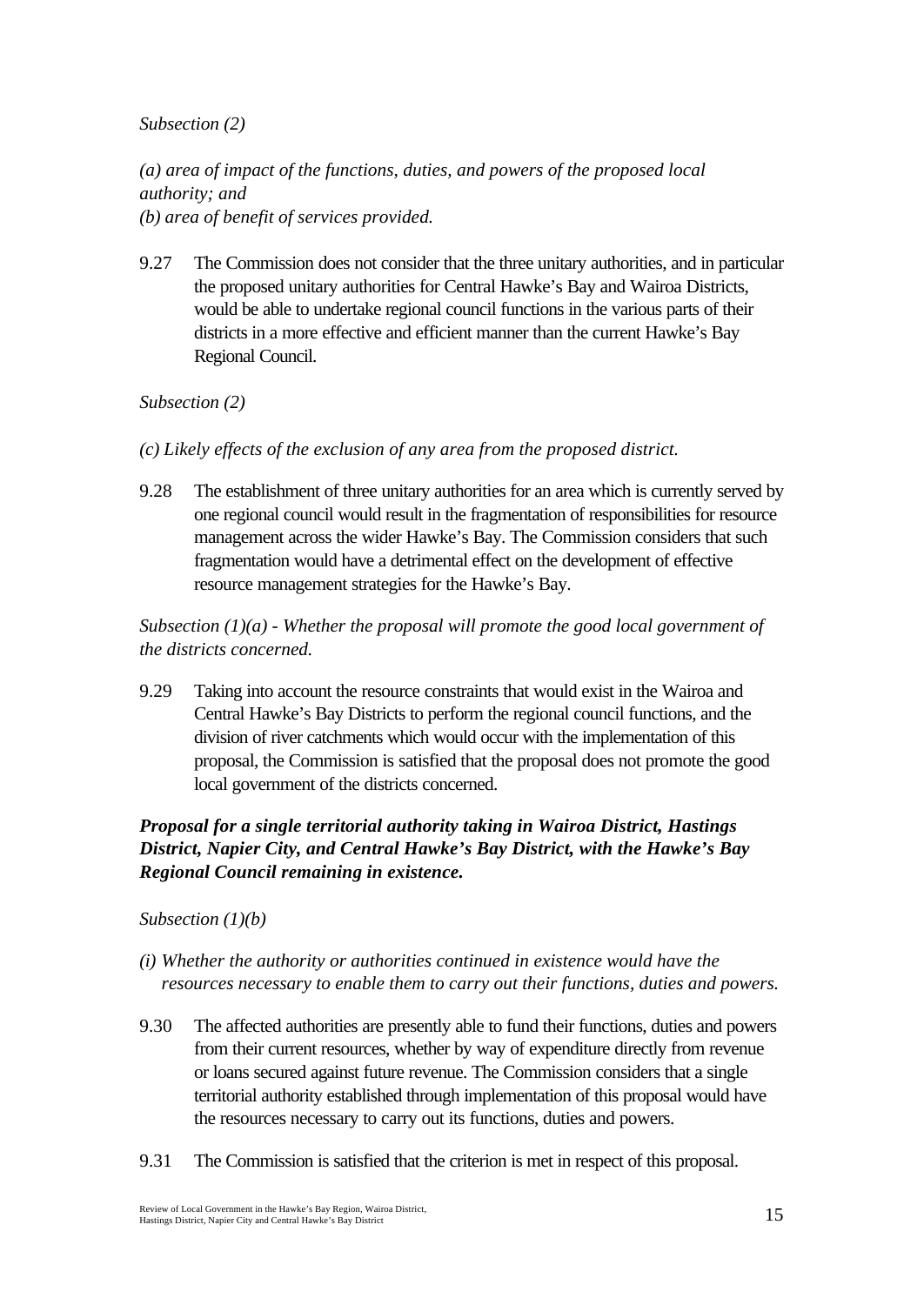- *(ii) Whether the authority or authorities would have a district or districts which would be appropriate for the efficient and effective exercise of local government functions, duties, and powers.*
- 9.32 The area of the proposed new district approximately 1.279 million hectares would make it the largest territorial authority district in New Zealand. In this context, the territorial authority would have significant practical advantage in that territorial planning for the areas currently covered by four territorial authorities would be undertaken by one Council.
- 9.33 The jurisdiction of the territorial authority would be similar, although not identical, to that of the Hawke's Bay Regional Council. The Commission considers that two councils exercising differing functions over similar geographic areas would not make for better local government. The Commission is therefore of the view that this proposal would not result in effective or efficient local government.
- 9.34 The Commission is satisfied that the criterion is not met in respect of this proposal.
- *(iii) Whether the authority would contain within its district sufficiently distinct communities of interest*.
- 9.35 Distinct communities of interest would exist within the proposed area of the territorial authority. These distinct communities of interest are based on Wairoa, Central Hawke's Bay and Napier-Hastings. The authority could be structured to provide effective representation for these communities of interest.
- 9.36 The Commission is satisfied that the criterion is met in respect of this proposal.
- (iv) *Whether the proposed authority would be able to meet the requirements of section 223 of the Act.*
- 9.37 The Commission is satisfied that the proposed authority would be able to maintain governing and administrative structures which would comply with the requirements of this section.
- 9.38 The Commission is satisfied that the criterion is met in respect of this proposal.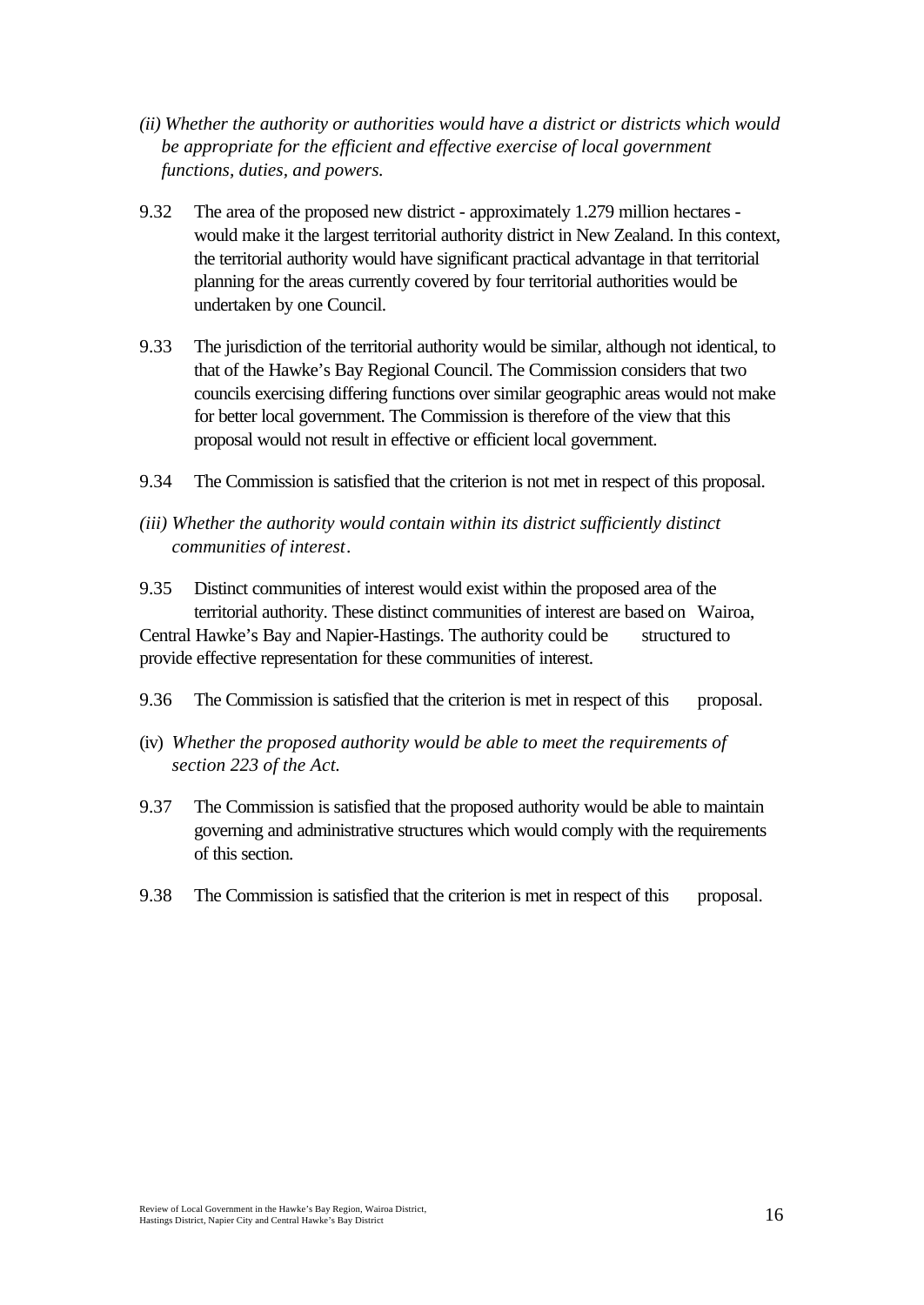*(a) area of impact of the functions, duties, and powers of the proposed local authority; and (b) area of benefit of services provided.*

9.39 The Commission considered the area of impact of functions, duties, and powers of the proposed authority and the area of benefit of services provided and concluded that the proposed district would be not be appropriate for the delivery of those functions and services in an effective or efficient manner.

#### *Subsection (2)*

- *(c) Likely effects of the exclusion of any area from the proposed district.*
- 9.40 The question under this heading is not relevant to the proposal. Giving effect to the proposal would not leave a remainder authority with diminished resources through the loss of part of its district.

*Subsection (1)(a) - Whether the proposal will promote the good local government of the districts concerned.*

9.41 Taking into account the jurisdictional issues raised in paragraph 9.33 above, the Commission is satisfied that the proposal does not promote the good local government of the districts concerned.

#### *Proposal for the abolition of Hastings District and Napier City and the constitution of new districts, the boundary between the two being the Tutaekuri River.*

- *(i) Whether the authority or authorities continued in existence would have the resources necessary to enable them to carry out their functions, duties and powers.*
- 9.42 The affected authorities are presently able to fund their functions, duties and powers from their current resources, whether by way of expenditure directly from revenue or loans secured against future revenue. The Commission considers that the loss to the current Hastings District of a significant portion of its rural hinterland would adversely impact on the resources of the District to carry out its functions, duties and powers.
- 9.43 The Commission is satisfied that the criterion is not met in respect of this proposal.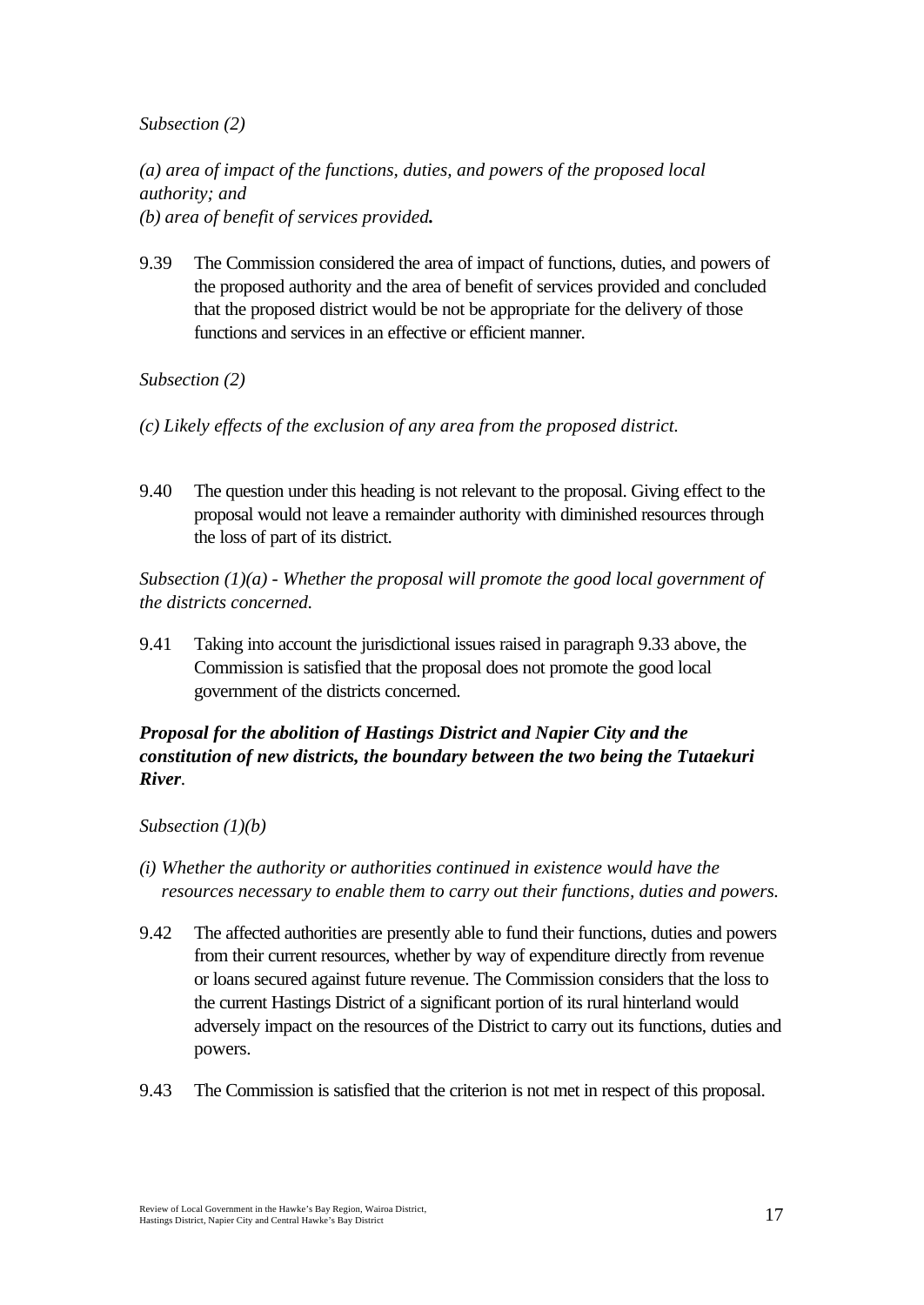- *(ii) Whether the authority or authorities would have a district or districts which would be appropriate for the efficient and effective exercise of local government functions, duties, and powers.*
- 9.44 Under this proposal the two districts would both have urban communities and a large rural hinterland. This is not an uncommon situation for territorial authorities and the councils could be structured to ensure effective representation.
- 9.45 The Commission is satisfied that the criterion is met in respect of this proposal.
- *(iii) Whether the authority would contain within its district sufficiently distinct communities of interest*.
- 9.46 The proposal would sever a common community of interest in Hastings District which is currently served by representatives of the Kaweka and Tutira Wards and the Rural Community Board.
- 9.47 Furthermore, this proposal does not recognise the common community of interest which has developed between Hastings District and Napier City. This community of interest is discussed in detail below.
- 9.48 The Commission is satisfied that the criterion is not met in respect of this proposal.
- (iv) *Whether the proposed authority would be able to meet the requirements of section 223 of the Act.*
- 9.49 The Commission is satisfied that the proposed authority would be able to maintain governing and administrative structures which would comply with the requirements of this section.
- 9.50 The Commission is satisfied that the criterion is met in respect of this proposal.

# *(a) area of impact of the functions, duties, and powers of the proposed local authority; and*

*(b) area of benefit of services provided.*

9.51 The Napier City Council is focused on delivering services to a principally urban area. The Hastings District Council has developed the capability to service both its urban area and the large rural area within the district. The Commission does not consider that delivery of services to the rural parts of the current Hastings District would be enhanced through the rural area being divided between two new districts.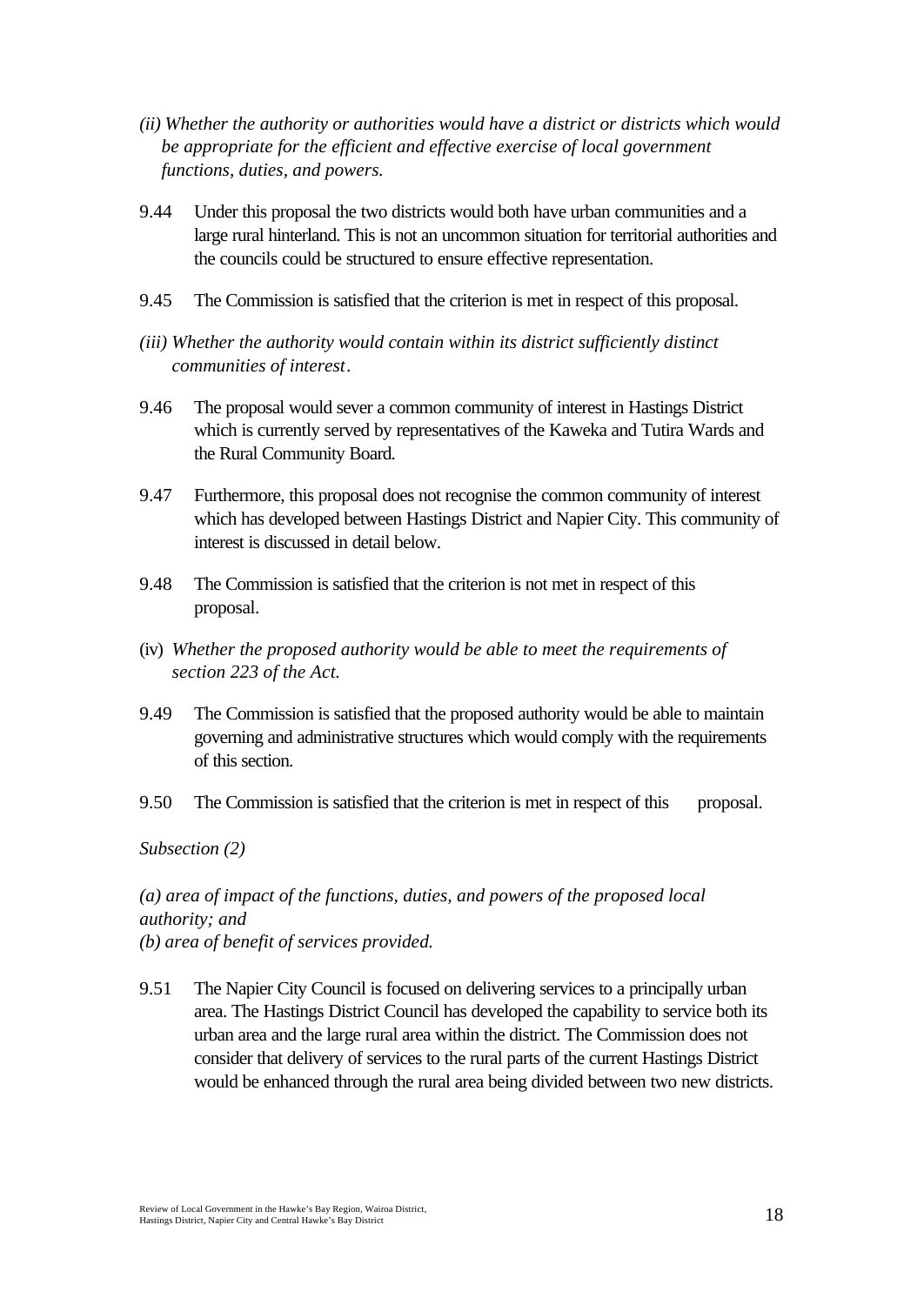- *(c) Likely effects of the exclusion of any area from the proposed district.*
- 9.52 Giving effect to the proposal would result in the territorial authority for the area to the south of the Tutaekuri River having diminished resources to enable it to carry out its functions.

*Subsection (1)(a) - Whether the proposal will promote the good local government of the districts concerned.*

9.53 Given that the proposal would sever several communities of interest and impact on the viability of the southern district to perform its functions, duties and powers, the Commission is satisfied that the proposal does not promote the good local government of the districts concerned.

#### *Proposal for the Union of Hastings District and Napier City.*

- *(i) Whether the authority or authorities continued in existence will have the resources necessary to enable them to carry out their functions, duties, and powers.*
- 9.54 The affected authorities are presently able to fund their functions, duties, and powers from their current resources, whether by way of expenditure directly from revenue or loans secured against future revenue. The Commission considers that the proposed combined authority would have the resources necessary to ensure the continued performance of those responsibilities.
- 9.55 Several submitters identified savings that they believed would be achieved through the union of the two districts. While the Commission acknowledges that savings may be achieved through the combination of resources of the two Councils, the impact that this may have on rating by a new Council would depend upon the internal policies adopted by a new Council relating to how its services would be delivered and funded.
- 9.56 The Commission is satisfied that the criterion is met in respect of the proposal.
- *(ii) Whether the authority or authorities would have a district or districts which would be appropriate for the efficient and effective exercise of local government functions, duties, and powers*.
- 9.57 The area of the proposed new district approximately 530 000 hectares, would make it the fourth largest territorial authority district in the North Island, after Gisborne, Ruapehu and Taupo Districts. In this context, the union of Hastings District and Napier City would have a significant practical advantage in that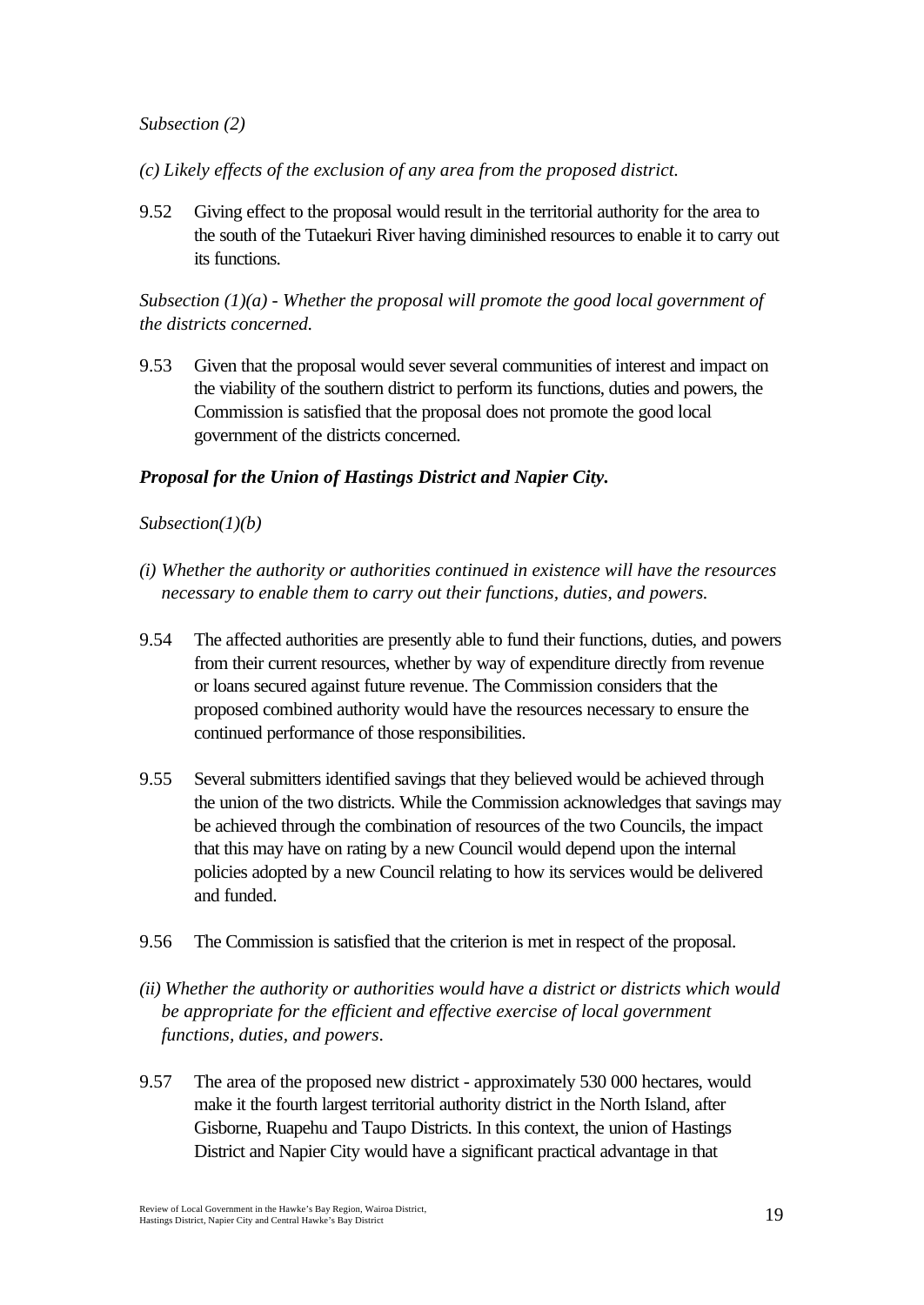territorial planning for the whole of the Heretaunga plains could be dealt with by a single territorial authority.

- 9.58 With the Heretaunga Plains aquifer system providing 85% of the water requirements for Hastings District and Napier City, both districts are concerned with the maintenance of the water supply and the preservation of its purity. The union of the two districts would enable the new district to enhance the territorial planning for areas located above the aquifer system.
- 9.59 The nature of local government services to be delivered over an enlarged district would be largely unchanged. Implementation of the proposal may require administrative changes but the Commission considers that any necessary changes in approach would be readily achievable. Given the ability of the local authority for an enlarged district to add any necessary expertise needed for the administration of the district, the Commission believes that implementation of the proposal would create a district which would be appropriate for the effective and efficient exercise of local government functions, duties, and powers.
- 9.60 For a local authority to adequately carry out its functions, duties and powers, particularly those under specific legislation such as the Resource Management Act, there is a need to attract and retain staff. In the view of the Commission, the larger administrative base of the new authority, and the career opportunities that it will bring, would enable the authority to attract and retain highly competent staff. This should not be taken as a comment on the competency of the staff of the current Councils.
- 9.61 The union of the Hastings District and Napier City would facilitate a reduction in the current duplication of services. Also, with services being required for a population of 120 000 there may be considerable potential for the new Council to achieve cost savings in service delivery through economies of scale.
- 9.62 The Commission is satisfied that the criterion is met in respect of the proposal.
- *(iii) Whether the authority would contain within its district sufficiently distinct communities of interest.*
- 9.63 The Napier City and Hastings District Councils are to be commended for the initiatives they have taken to date in working on issues of common interest and in rationalising services. The City and District have established a partnership for the Omarunui Landfill and have been working on other initiatives to rationalise delivery of common services. The Commission has also noted the recent move to a single newspaper for the Hastings-Napier area, the establishment of the Hawke's Bay Regional Hospital in Hastings and the development of the new link road between Hastings and Napier. These initiatives reflect the extent of the common community of interest between Hastings District and Napier City. Such linkages would be further enhanced through the union of Hastings District and Napier City.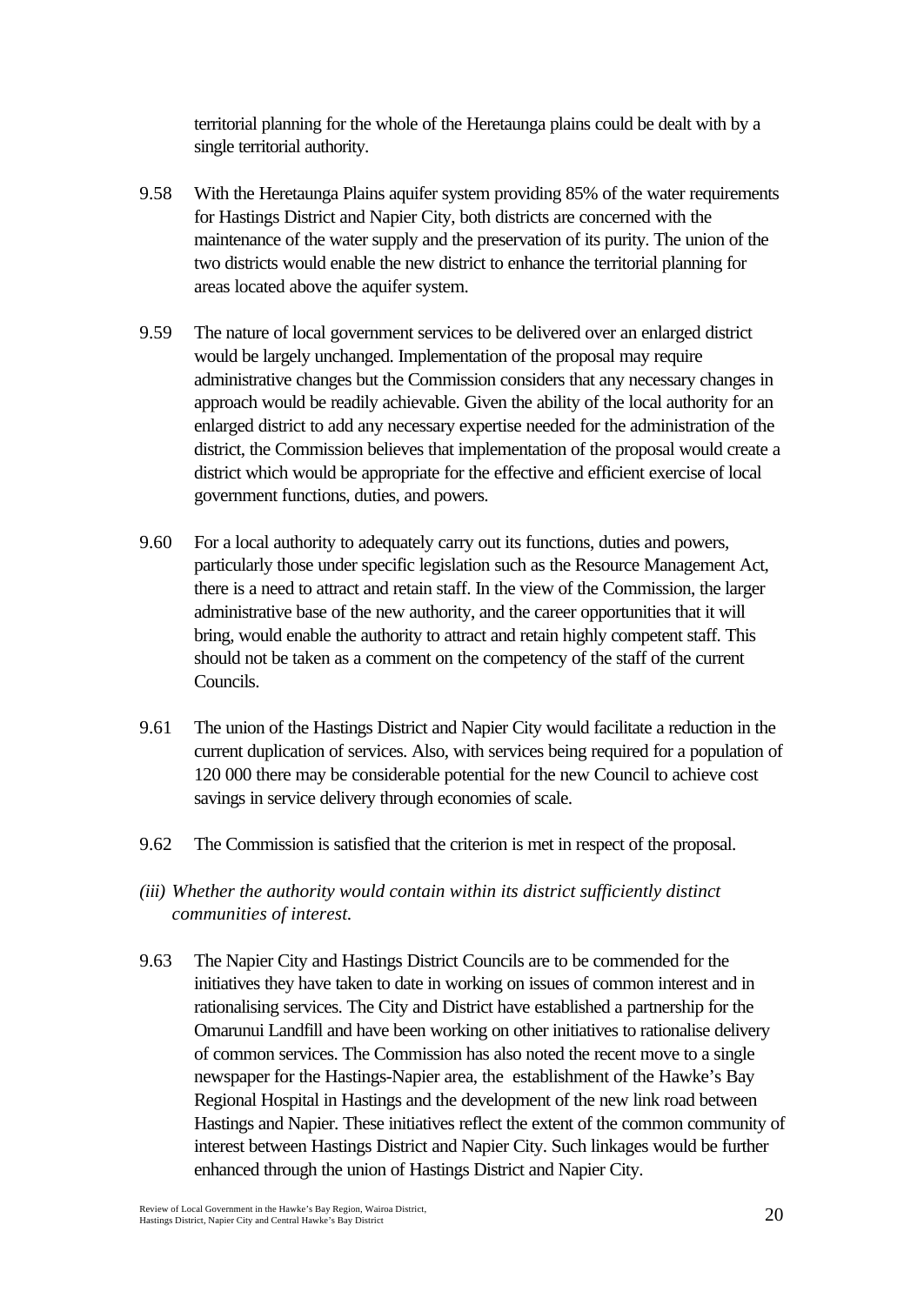Review of Local Government in the Hawke's Bay Region, Wairoa District, 2008 of the State of District 21 (21 Au<br>Hastings District, Napier City and Central Hawke's Bay District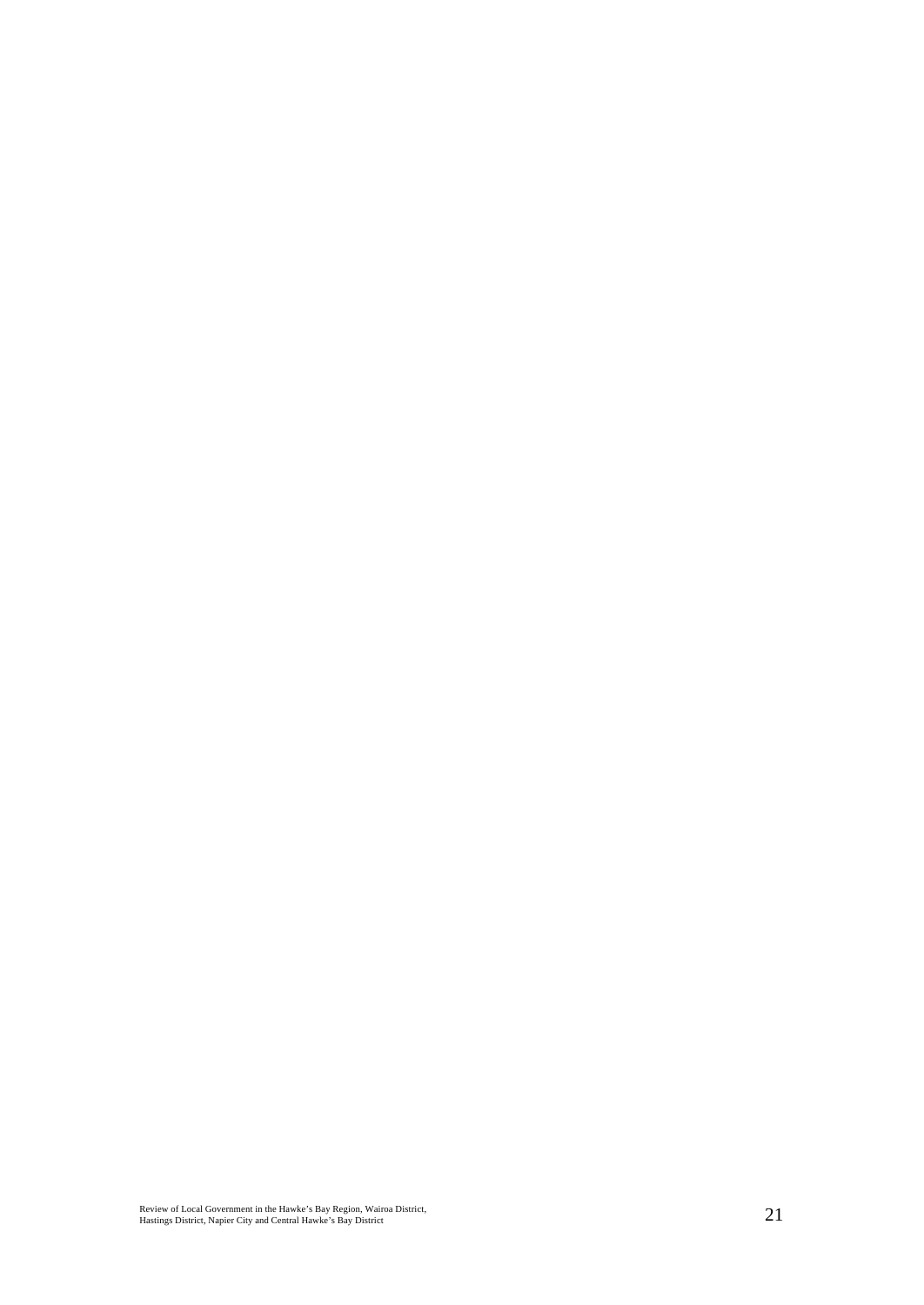- 9.64 Several submitters argued that the distinctive attributes of both Hastings and Napier, such as the Art Deco focus of Napier, and Hastings' promotion as the Spanish Mission City, would be lost through union. The Commission acknowledges the considerable success that both the District and City have achieved in marketing these features, but considers that the union would not prevent the effective marketing of the distinctive features of the Hastings and Napier areas. Indeed union should provide enhanced use of marketing and promotional competencies.
- 9.65 In presenting its draft reorganisation schemes for local government in Hawke's Bay in December 1988, the Commission then considered that the communities of interest that centred on Hastings and Napier were distinct. The Commission noted the relatively low percentages of employees working in one area while residing in the other. At that time, just over 6% of Napier City residents were employed in Hastings, while less than 4% of Hastings' residents were employed in Napier City. Information obtained from the 1996 Census shows a significant increase in the flow of workers between the two areas, with now over 14% of Napier City residents employed in Hastings District and almost 9% of Hastings District residents employed in Napier. The new link road between the two districts will provide further impetus for commuter travel between the two urban areas.
- 9.66 The Commission has also noted that a number of organisations with interests across both Napier City and Hastings District have developed, reflecting the strong common community of interest. These include Vision 20/20, the Hawke's Bay Chamber of Commerce and the Hawke's Bay Cultural Trust. The Commission has also noted the rationalisation of emergency and health services between the two districts.
- 9.67 Given the widespread mobility of residents of both areas and their use of recreational facilities across the areas serviced by the existing authorities, implementation of the proposal would give them a more direct say in planning for, and the provision of recreational facilities in the area covered by the new authority.
- 9.68 The Commission has also noted the urban development which has taken place in both districts over the last decade. This includes residential developments in the Taradale area of Napier City and the Havelock North area of Hastings District.
- 9.69 The Commission is satisfied that the criterion is met in respect of the proposal.

### (iv) *Whether the proposed authority would be able to meet the requirements of section 223 of the Act.*

- 9.70 The Commission is satisfied that the local authority of a larger district would be able to maintain governing and administrative structures which would comply with the requirements of this section.
- 9.71 The Commission is satisfied that the criterion is met in respect of the proposal.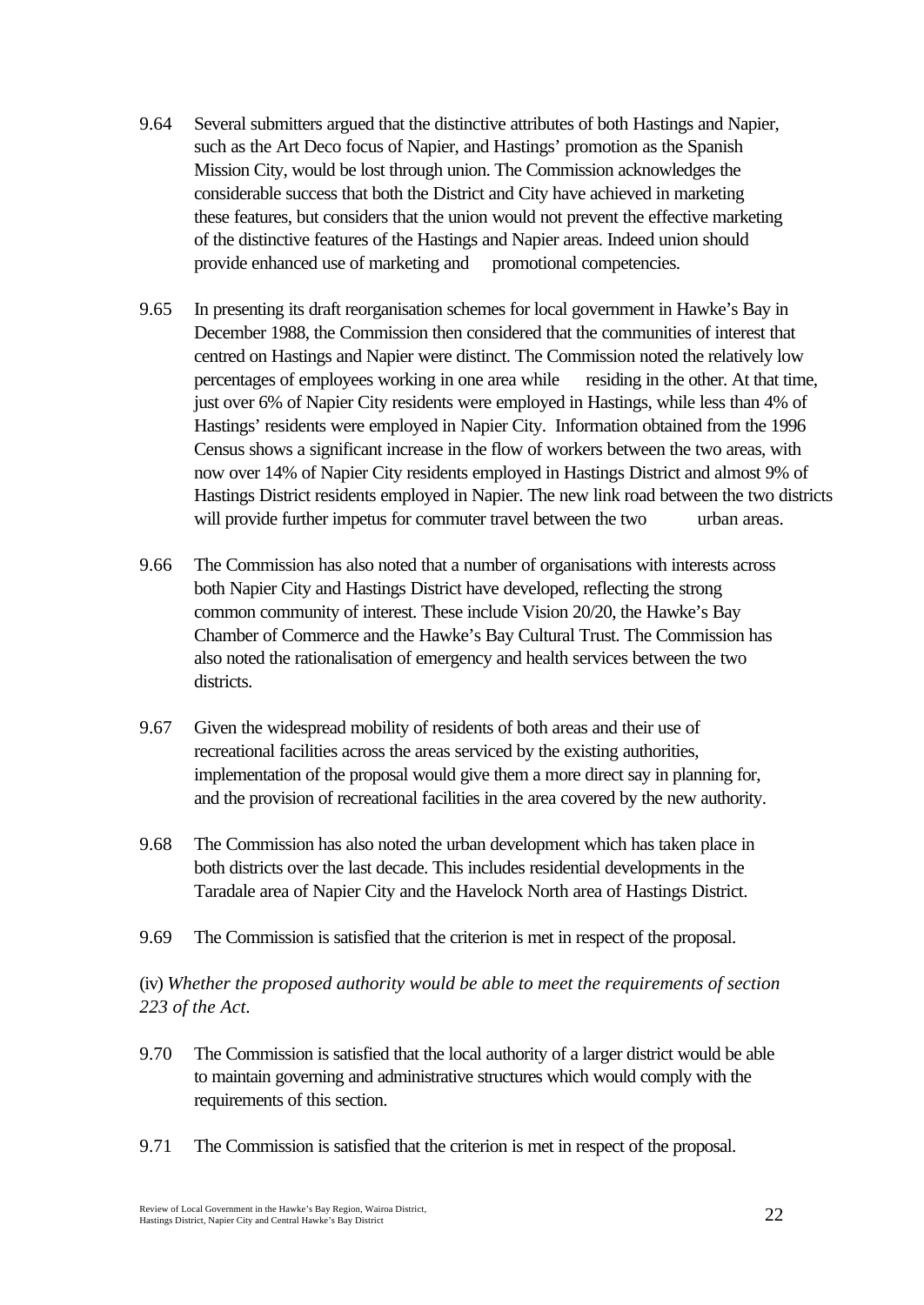*(a) area of impact of the functions, duties, and powers of the proposed local authority; and (b) area of benefit of services provided.*

9.72 The Commission considered the area of impact of functions, duties, and powers of the proposed authority and the area of benefit of services provided and concluded that the proposed district would be appropriate for the delivery of those functions and services.

*Subsection (2)*

- *(c) Likely effects of the exclusion of any area from the proposed district.*
- 9.73 The question under this heading is not relevant to the proposal.

*Subsection (1)(a) - Whether the proposal will promote the good local government of the districts concerned.*

9.74 The Commission considers that this proposal reflects a common community of interest that has developed between Hastings District and Napier City and will promote the good local government of the districts concerned.

### **10.0 DETERMINATION OF BEST FIT TO CRITERIA FOR GOOD LOCAL GOVERNMENT**

- 10.1 Having addressed the detailed matters referred to in the provisions of section 37ZQA of the Act, the Commission is satisfied that two of the proposals meet the criteria specified in section 37ZQA of the Act. These proposals are for:
	- the establishment of a unitary authority for the Hawke's Bay Region; and
	- the union of Hastings District and Napier City.
- 10.2 The Commission further considered the overall question of the promotion of good local government for the residents of the affected districts. In this regard the Commission has a number of comments.
- 10.3 The obligations imposed by section 37ZQA of the Act will only be met if the Commission is satisfied that, -
	- implementation of a proposal will improve or enhance the ability of the affected local authorities to achieve the purposes of local government as set out in section 37K of the Act; and
	- all the requirements of section 37ZQA(1)(b) are met.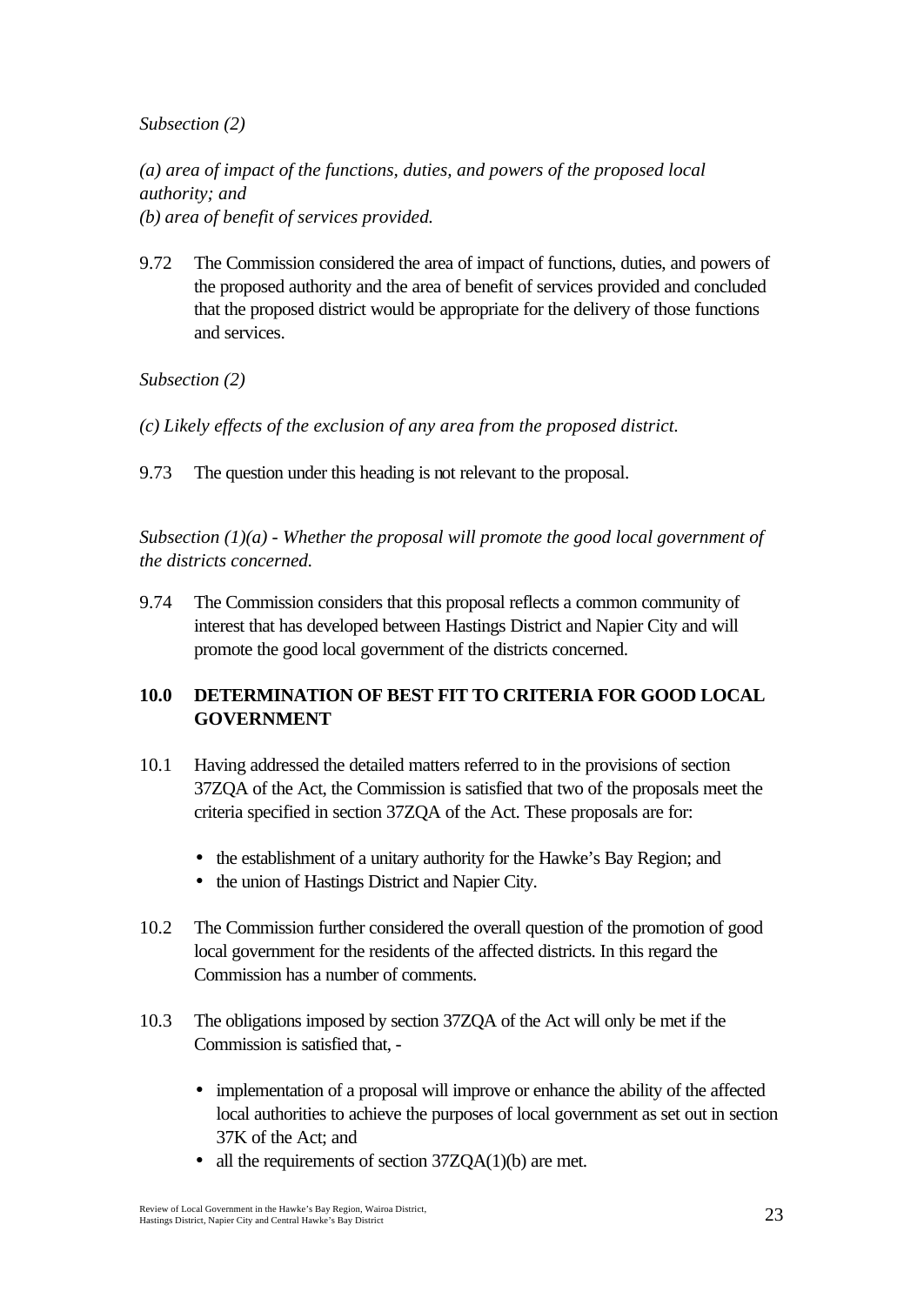- 10.4 Legislation enacted since 1989 has, in the Commission's view, increased the demand for competencies in local government. Larger authorities, with their greater and more broadly-based resources, will tend to have an advantage in providing the needed competencies.
- 10.5 The Commission considers that there is a need for long-term resource management strategies. The integrity of such strategies must be maintained if an authority is to be able to respond to the wishes and aspirations of its residents.
- 10.6 Likewise, an authority must be sufficiently resourced to be able to deliver the longterm forecasts and information necessary for it to put meaningful and realistic financial planning into effect.
- 10.7 Of the two proposals that have met the criteria specified in section 37ZQA of the Act the Commission, taking into account the functions of local government at the present time, considers that the proposal for the union of Hastings District and Napier City would best promote the good local government of the districts concerned. The Commission acknowledges that any changes to local government functions and powers could provide a basis for reconsideration of the structure of local government in Hawke's Bay.
- 10.8 The Commission is of the view that the district formed from the union of Hastings District and Napier City would have the resources necessary for good local government. Furthermore, there would be enhanced opportunities for rationalisation of administrative structures within the combined district which could result in cost savings.
- 10.9 The Commission is also of the view that good local government would best be promoted by adopting the proposal and providing for sufficiently distinct communities of interest within the new district. The Commission notes that the union of Hastings District and Napier City was the preferred option identified in the Hawke's Bay Local Government Study 1997.

### **11.0 DETERMINATION OF APPROPRIATE SCHEME**

- 11.1 The Commission is satisfied that the union of Hastings District and Napier City would best promote good local government for the residents of the District and City. The union would enable a single local authority to be established which would be able to engage staff with all the skills needed to provide ratepayers with an appropriate support service and the provision of appropriate local government support services.
- 11.2 The Commission is proposing that the new Council come into existence at the date of the 2001 local elections. This is to give sufficient time for new arrangements, such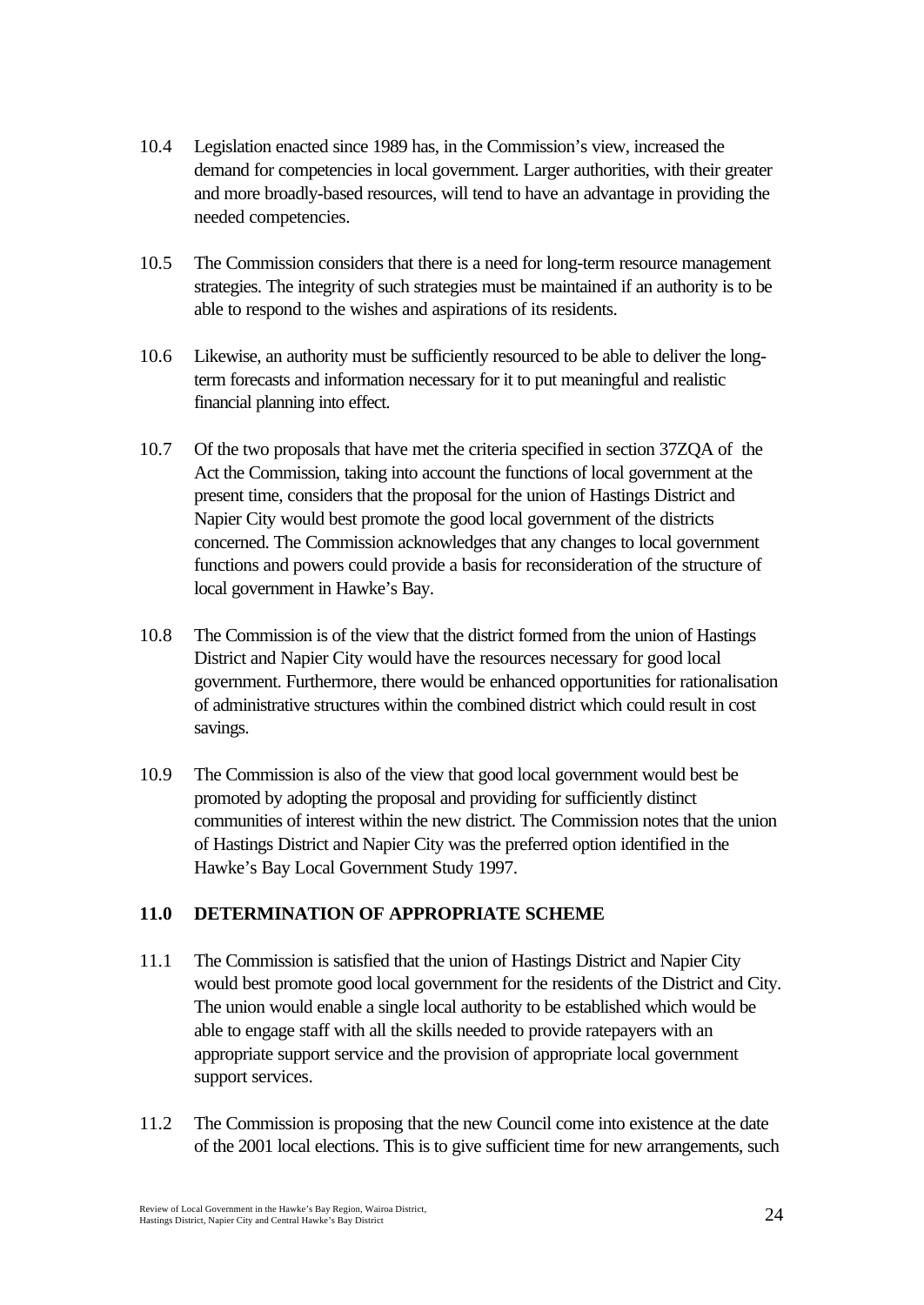as administrative structures and rating policies, to be established prior to the date of constitution.

#### **12.0 BOUNDARIES (REQUIREMENTS OF SECTION 37ZR)**

- 12.1 The Commission certifies that, in respect of a union of Hastings District and Napier City, the boundaries of the districts affected would still conform with the boundaries of the Hawke's Bay Region.
- 12.2 The Commission also certifies that the boundaries of the affected districts, as proposed to be amended, conform to the boundaries of statistical meshblock areas determined by Statistics New Zealand and used for Parliamentary electoral purposes.
- 12.3 The requirements of section 37ZR of the Act would therefore be met.

### **13.0 REPRESENTATION AND MEMBERSHIP**

13.1 The proposal for the union of Hastings District and Napier city requires the Commission to fix appropriate membership and representation for the new district. The criteria for fixing membership are set out in section 37ZRA of the Act which provides as follows -

> "*Where a principal local authority or the Commission is required to determine the membership of a local authority as a consequence of any reorganisation proposal or reorganisation scheme, the principal local authority or the Commission, as the case may be, shall -*

- *(a) Provide for the effective representation of the electors of the local authority; and*
- *(b) Comply with the requirements of sections 101C, 101CA, 101D, 101E, and 101L of this Act; and*
- *(c) Take into account the need to provide effective and accountable local government; and*
- *(d) Take into account the functions, duties, and powers of the local authority."*

Paragraph (b) of the section requires compliance with a number of other sections in the Act. Briefly, the provisions of these sections (other than 101L) are as follows,-

- *Section 101C* states that a territorial authority's membership shall be not less than 6 nor more than 30;
- *Section 101CA* fixes the membership of regional councils;
- *Section 101D* authorises the division of territorial authority districts into wards, requires that regions be divided into constituencies, and prohibits some members of a territorial authority being elected from wards and some at large; and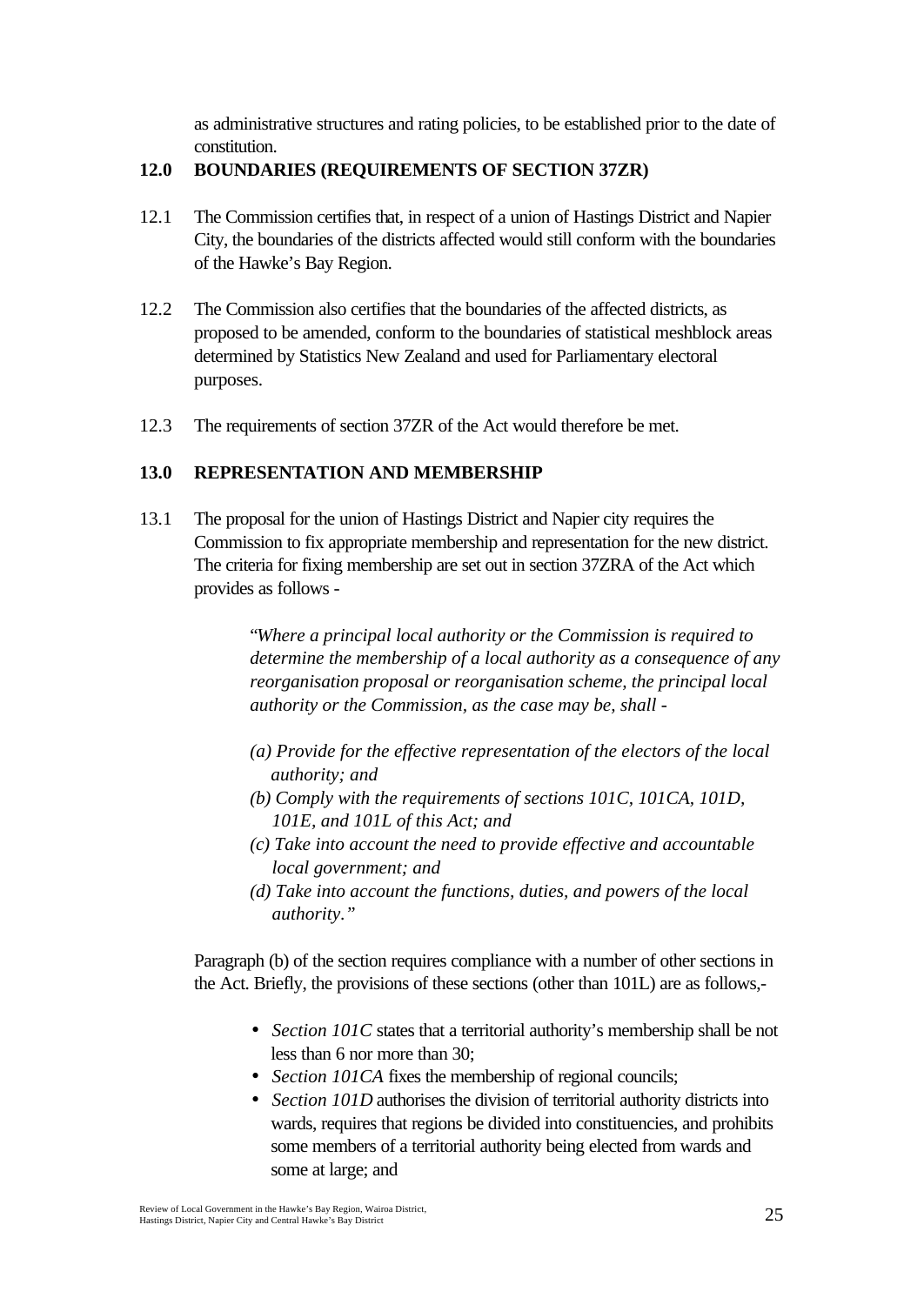- *Section 101E* provides that at least one member of an authority shall be elected from each ward or constituency, and states who may elect councillors and community board members.
- 13.2 Section 101L is the principal legislation in this group, especially subsections (2) and (3) which provide as follows,-

*"(2) In determining whether the Council is to be elected by the electors of the district as a whole or by the electors of two or more wards and in determining (where necessary) the number and boundaries of wards, … the Commission shall ensure -*

- *(a) That the election of members of the council by the electors of the district as a whole or by the electors of the two or more wards whose number and boundaries are determined will provide effective representation of communities of interest within the district; and*
- *(b) That ward boundaries coincide with the boundaries of current statistical meshblock areas determined by the Department of Statistics and used for Parliamentary electoral purposes; and*
- *(c) That, so far as is practicable, ward boundaries coincide with community boundaries.*

*(3) In determining the number of members to be elected by the electors of any constituency or ward, … the Commission shall ensure that the electors of the constituency or ward receive fair representation having regard to the population of every constituency or ward within the region or district and, if the circumstances so require, the rateable values, areas, or other relevant characteristics of the various constituencies or wards."*

- 13.3 Napier City does not have a ward structure, and all councillors are elected at large. The present wards and membership for the Hastings District Council were confirmed by the Commission in March 1998, when its determination of appeals resulted in a change to the Council's decision. The District is divided into wards so to provide effective representation for the various communities of interest. In addition, the District has a Rural Community Board with two rural Councillors appointed and four elected members.
- 13.4 In terms of section 101L of the Act, the Commission in determining the fairness of representation, must have regard primarily to population, but if this factor alone does not in the opinion of the Commission, achieve fairness then regard should be given to rateable value and area or other relevant characteristics of the various wards.
- 13.5 Napier City and the urban wards of Hastings District have a similar population base, of approximately 54000 and 57000 respectively. The Commission is of the view that both of these areas should each be formed into a ward of the new district. This would provide for effective and accountable local government for each of these areas.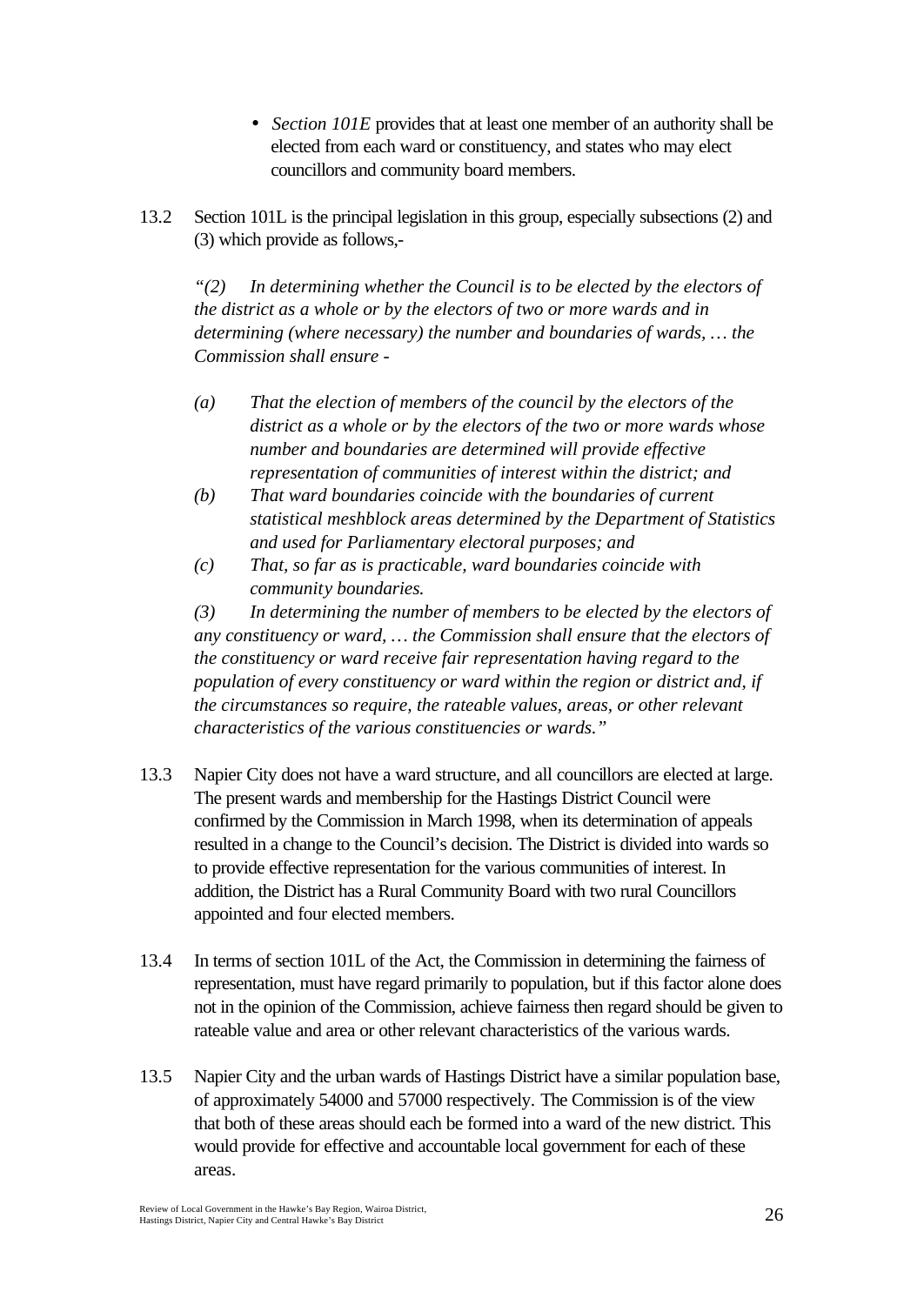- 13.6 The new district will have a large rural hinterland, which has two distinct areas separated by the Ngaruroro River. These areas are differentiated by their population density and land use. The northern area, which comprises approximately two-thirds of the rural area within the district had a usually resident population of 4404 persons at the time of the 1996 Census, compared with 4824 persons for the area to the south of the river. The northern area has a significant amount of steep hill country which is increasingly being used for plantation forestry. The southern area graduates from moderately step hill country in the west to river terraces and flat plains in the east. The river terraces and plains areas are intensely cultivated. The Commission considers that each of these areas has a distinct community of interest and that separate representation for each area is desirable to provide for effective and accountable local government.
- 13.7 The Commission proposes that the district have four wards:
	- the Napier Ward will encompass the areas included within the current boundary of Napier City
	- the Hastings Ward will encompass the areas included within the current Clive, Flaxmere, Hastings, Havelock North and Heretaunga Wards of Hastings District
	- the Northern Rural Ward will encompass the areas included within the current Kaweka and Tutira wards of Hastings District
	- the Southern Rural Ward will include the areas encompassed by the current Maraekakaho and Poukawa Wards of Hastings District.
- 13.8 For the new district the Commission considers that population provides an appropriate basis for determining fairness of representation. The Commission proposes a Council of 15 elected representatives, made up of a Mayor elected at large and 14 Councillors elected from the four wards.
- 13.9 The representation of each ward shall be -

| • Napier Ward         | six councillors |
|-----------------------|-----------------|
| • Hastings Ward       | six councillors |
| • Northern Rural Ward | one councillor  |
| • Southern Rural Ward | one councillor. |

13.10 In terms of the usually resident population at the time of the 1996 Census, the population per councillor ratio is as follows:

| Ward           | <b>Population</b> | Number of          | <b>Population per</b> |
|----------------|-------------------|--------------------|-----------------------|
|                |                   | <b>Councillors</b> | <b>Councillor</b>     |
| Napier         | 53,460            |                    | 8,910                 |
| Hastings       | 57,051            | h                  | 9,508                 |
| Northern Rural | 4,404             |                    | 4,404                 |
| Southern Rural | 4,824             |                    | 4,824                 |

Review of Local Government in the Hawke's Bay Region, Wairoa District, Review of Local Government in the Hawke's Bay Region, Wairoa District,<br>Hastings District, Napier City and Central Hawke's Bay District 2001 (2001) 27 March 2012 (27 March 2012) 27 M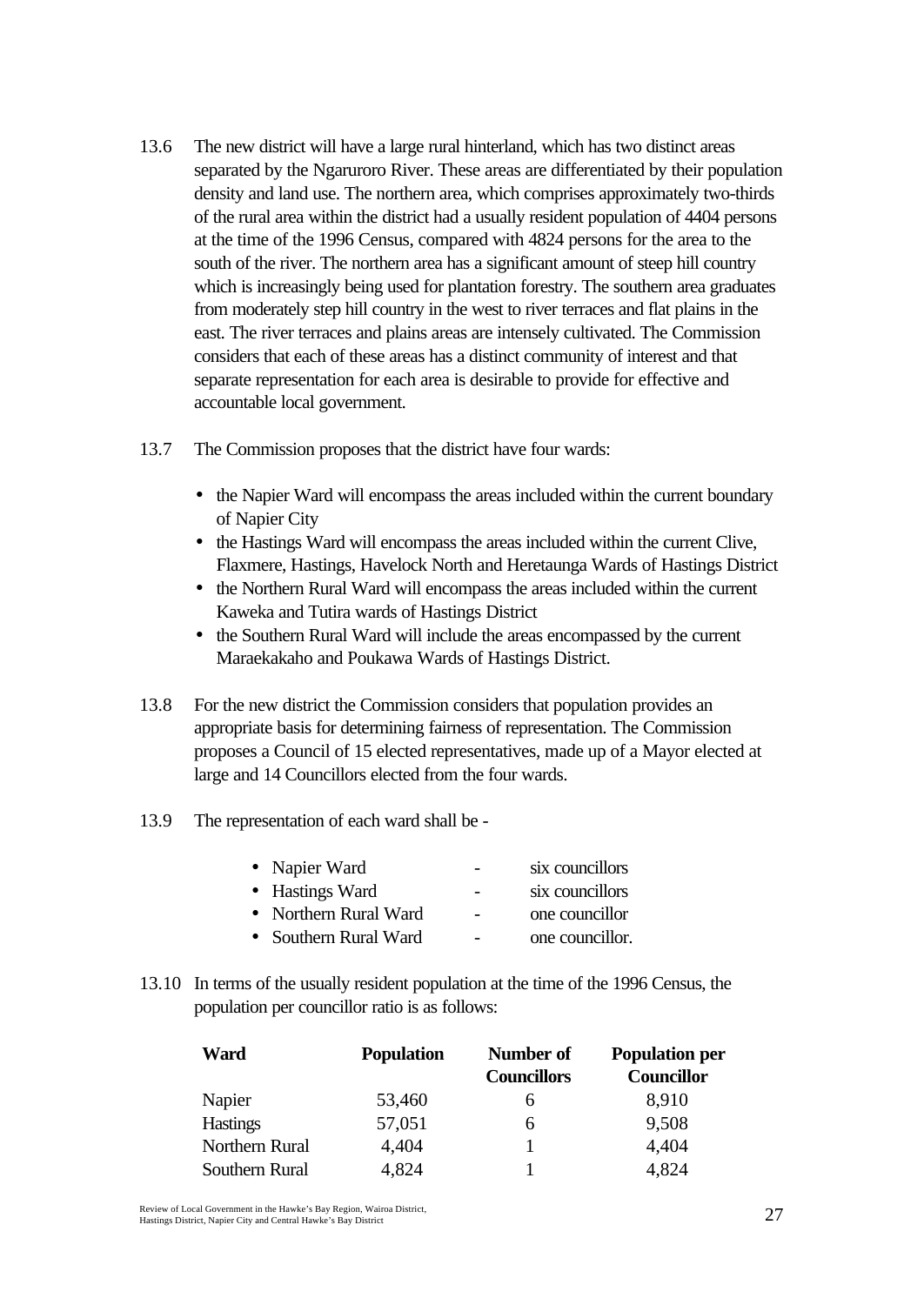13.11 The Council for the new district, to be named the Napier-Hastings City Council, would come into effect at the date of the 2001 local elections.

### **14.0 COMMUNITY STRUCTURE**

14.1 As mentioned above, Hastings District currently has a Rural Community Board. The Commission gave its consent to the Hastings District Council's proposal for a Hastings District Rural Community - comprising the areas of the Kaweka, Maraekakaho, Poukawa and Tutiri Wards - in July 1992. In reaching its decision, the Commission considered that the common rural interest of the residents of the Community was an appropriate community of interest. The Commission was also of the view that the Community Board would allow for the effective participation of the residents of the Community in the government of their part of Hastings District. There was also acceptance that the proposed powers of the Community Board would assist the Council in the efficient and effective exercise of its powers and functions.

14.2 Given the large rural area within the combined district the Commission is of the view that it would be beneficial for good local government to continue with a rural community board at this time. The Commission therefore proposes that a rural community board, with a membership of four elected members and two appointed members, be established for the new City.

14.3 Given the large rural area in the District north of the Ngaruroro River the Commission proposes that three of the four elected Community Board members be elected from the area encompassed by the Northern Rural Ward, with the fourth member elected from the area encompassed by the Southern Rural Ward. The Councillors representing these two wards would be appointed to the Community Board.

# **15.0 POWERS OF THE COMMUNITY BOARD**

15.1 The existing Community Board currently has power to make recommendations to the Council on all matters of concern to the community. These recommendatory powers appear to have worked satisfactorily. The Commission received a number of submissions arguing for the retention of the Rural Community Board. None of the submitters argued for the broadening of the board's powers. It would be a matter for the new Council to determine the functions, duties and powers of the Community Board pursuant to section 101ZZ of the Act.

# **16.0 TRANSITIONAL COMMITTEE**

16.1 The draft reorganisation scheme provides for a transitional committee to be established by the Hastings District Council and Napier City Council to,-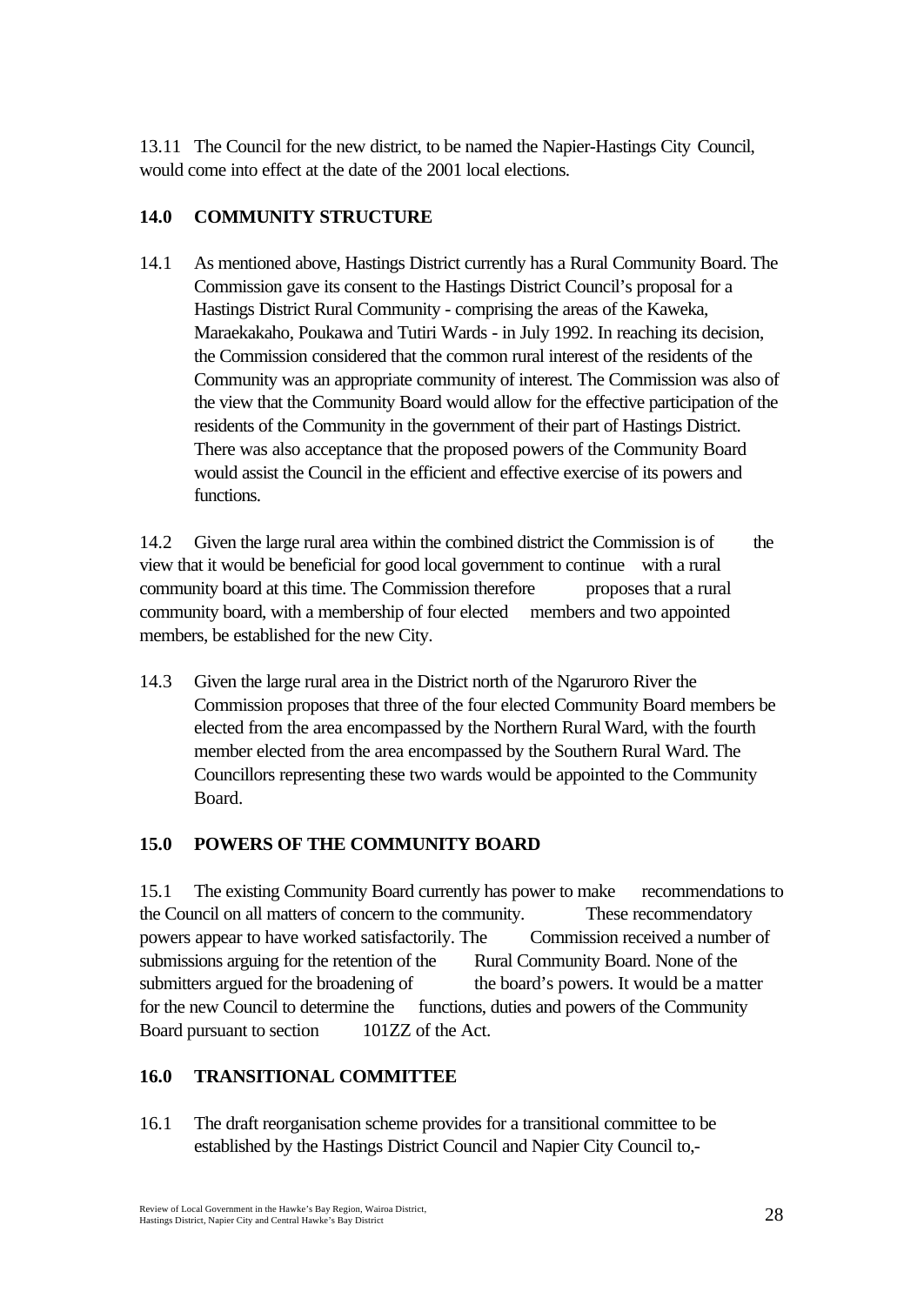(a) appoint a person to be the Chief Executive of the Napier-Hastings City Council; (b) undertake preparatory work for the Council's 2002/2003 draft annual plan; and (c) make recommendations to the new Council on:

- the location of Council offices and service centres:
- funding and rating policies for the City; and
- **·** such other administrative matters as are required to ensure that the Council is able to function effectively from the day it comes into existence.
- 16.2 In recommending administrative structures to the new Council the transitional committee may wish to give consideration to the suggestions put forward in the Hawke's Bay Local Government Study 1997.

### **17.0 CONSIDERATION OF OTHER MATTERS**

- 17.1 There are two other matters which the Commission considered merited further consideration. These issues relate to, -
	- **·** the Government's proposals for change to the responsibility for the provision and maintenance of roading; and
	- **·** the time taken to complete consideration of the proposal.

#### *Proposed Changes to roading Legislation*

17.2 The Government has recently announced its intention to promote changes in the way in which roads in New Zealand are constructed and administered. If the direct responsibility for the construction and maintenance of roading ceases to be a direct local government responsibility, many of this country's territorial authorities may need to give serious consideration to the way in which the provision of local government services is organised. The Commission did not believe that it was appropriate to take account of possible legislative change in this area as a factor in its consideration of this proposal. Future changes will, of course, require consideration of appropriate future structures.

#### *Delays in Process*

17.3 The time which has elapsed since the Commission first received advice of the proposals (1 October 1997) to the preparation of this decision is approximately seventeen months. While this is a lengthy period for the consideration of proposals, there are three main factors which have contributed to this. These are now discussed.

#### *General Matters Affecting the Commission*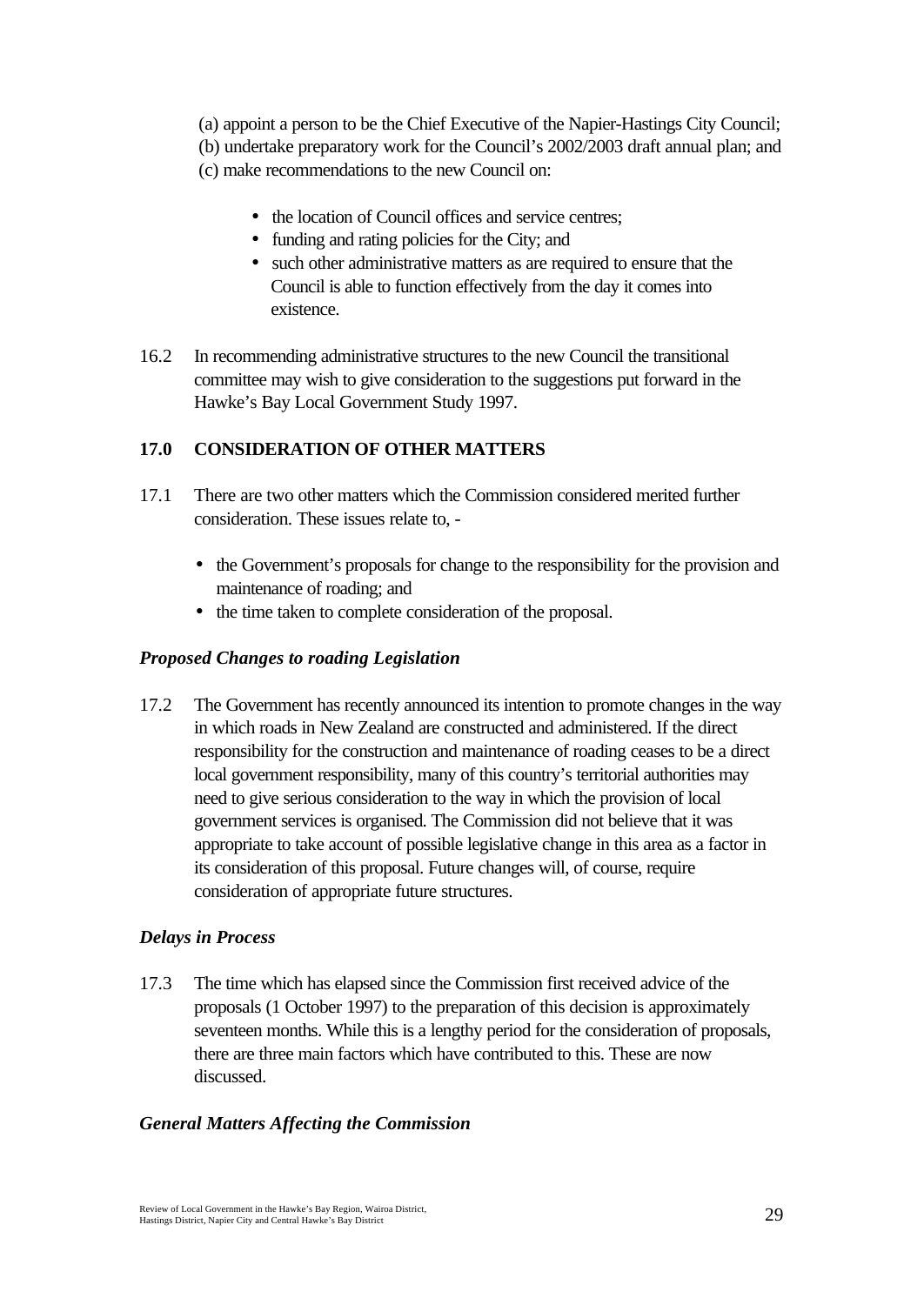- 17.4 During the period from the beginning of November 1997 until the end of March 1998, the Commission was fully engaged in the determination of appeals relating to territorial authority and regional council proposals for the members to be elected at the local authority elections in October 1998. This is a statutory responsibility of the Commission, and was required to be completed before the end of March 1998.
- 17.5 At the end of March 1998 the then members of the Commission went out of office, and were not immediately replaced. Two members (but not the chairperson) were appointed in mid-April 1998, but one member was then required to take the former Chairman's place on the Representation Commission which was, at that time, completing its determination of parliamentary constituencies. That meant that the Commission could not function.

#### *Commission's Resources*

17.6 The number of support staff available to the Commission remains inadequate. The following are extracts from the Commission's annual reports to Parliament for the years ended June 1997 and 1998.

#### *1997 Report*

*"When the Commission had a "peak" in its workload, it was supported by a permanent staff of 5, and found this number to be barely sufficient for the task. The permanent staff has now been reduced below that level, so the Commission looks upon the coming few months with some unease."*

### *1998 Report*

*"In its report for the year ending 30 June 1997 the Commission expressed concern about the level of staff available to support the Commission. This concern remains. If the Commission is to fulfil its statutory obligations and make better progress in dealing with proposals, it needs, in addition to improved legislation, sufficient, expert, support staff."*

- 17.7 The present Commission is determined to significantly reduce delays in dealing with future proposals by adopting the following strategy:
	- it will focus upon improvements it can make to its procedures within the existing legislation; and
	- it will work to promote changes to the governing legislation which will, among other things, reinforce the importance of focused consultation and expeditious decision-making by the Commission.

#### **18.0 DECISIONS**

18.1 After considering, -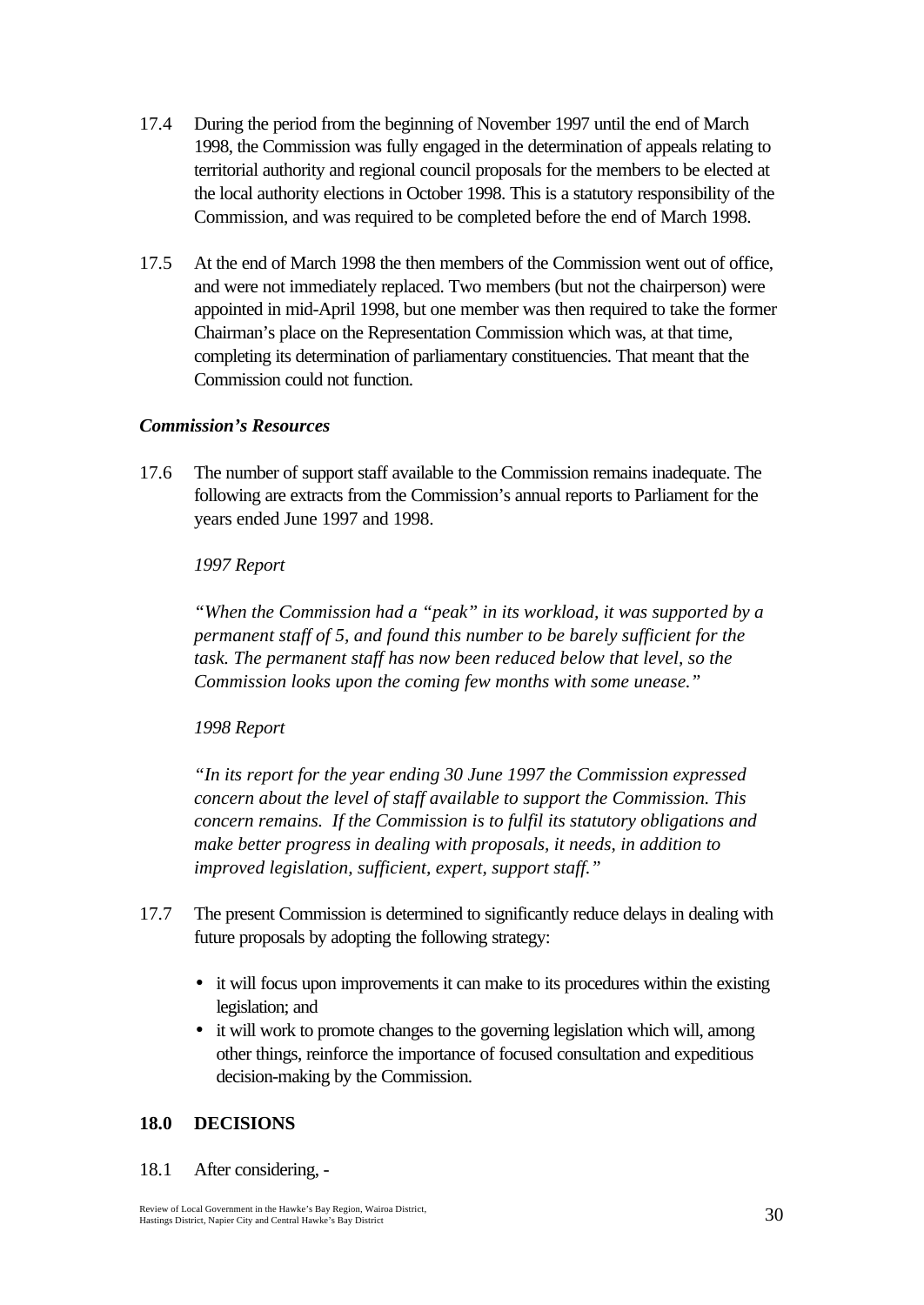- **·** the submissions it had received before and after the commencement of the review from the proposers, the other affected councils, other local authorities, government departments, the public, and other interested organisations;
- the information it had obtained in its own investigations since the receipt of the proposals; and
- the provisions of Parts IIB, and IIBB of the Act,

the Commission made the decisions outlined in the following paragraphs.

18.2 The Commission, -

- considered what system of system of local government in the Hawke's Bay Region, Wairoa District, Napier City, Hastings District and Central Hawke's Bay District would best meet the criteria in sections 37ZQA to 37ZRA of the Act; and
- being satisfied that, of all the proposals put to it, a scheme resulting from the proposal of the union of Hastings District and Napier City would best promote the good government of the District and City;

resolved, pursuant to section 37ZZTI of the Act to issue a draft reorganisation scheme under section 37ZZV of the Act which will implement the proposal for the union of Hastings District and Napier City, to become the Napier-Hastings City, with effect from the 2001 local elections.

- 18.3 The Commission considered which system of representation would best meet the criteria specified in section 37ZRA of the Act and resolved that the draft scheme would make provision for representation of the residents of the new City through -
	- the establishment of a Napier Ward for the area of the present Napier City, to be represented by six members;
	- the establishment of a Hastings Ward for the area of the present Clive, Flaxmere, Hastings, Havelock North and Heretaunga Wards of Hastings District, to be represented by six members;
	- the establishment of a Northern Rural Ward for the area of the present Kaweka and Tutira Wards of Hastings District, to be represented by one member;
	- the establishment of a Southern Rural Ward for the area of the present Maraekakaho and Poukawa Wards of Hastings District, to be represented by one member; and
	- a Mayor elected at large.